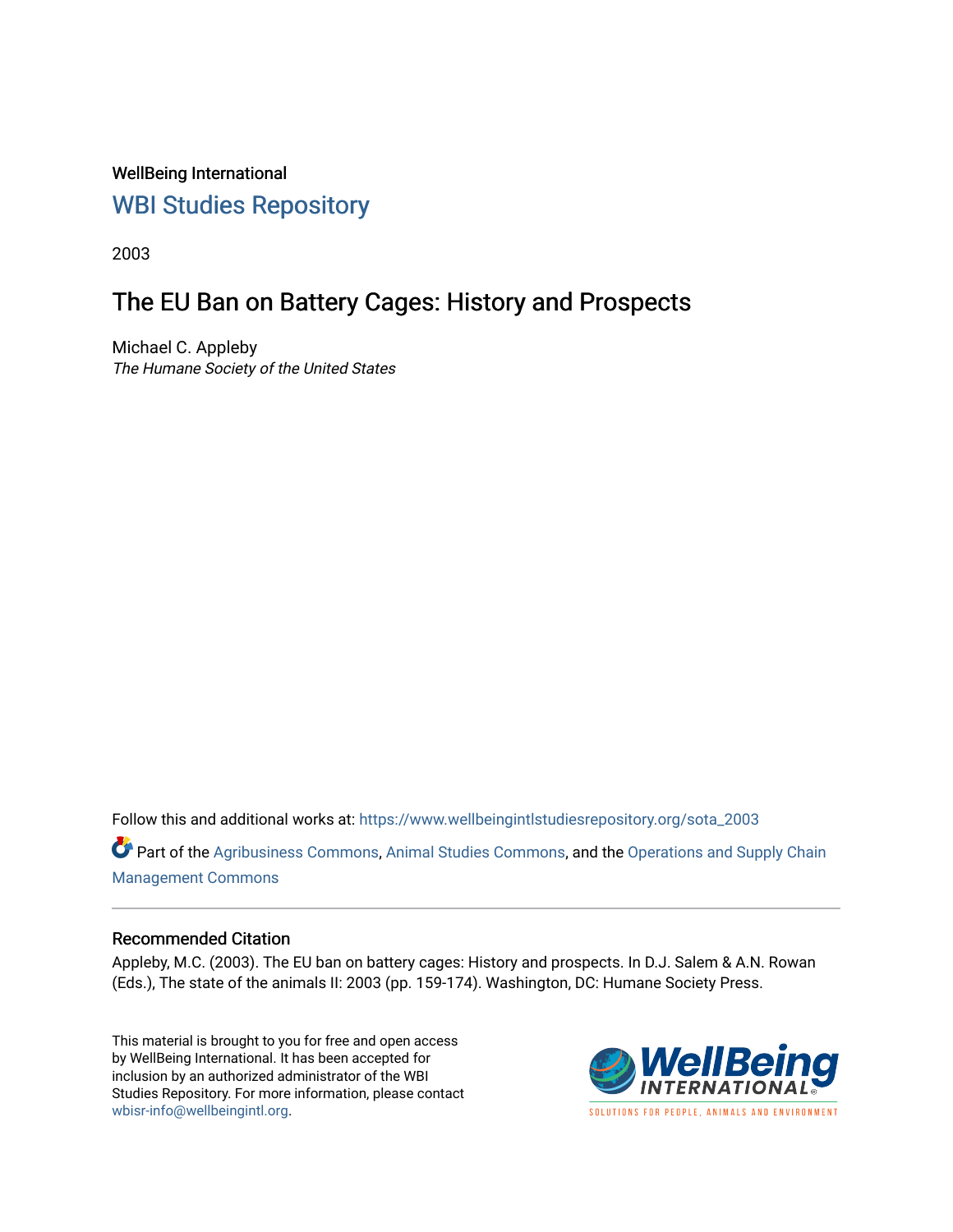# **The EU Ban on Battery Cages: History and Prospects**



*Michael C. Appleby* 

# Introduction

n June 15, 1999, the European Union (EU) passed a directive on the welfare of lay**n** June 15, 1999, the European Union (EU) passed a directive on the welfare of laying hens, requiring that battery cages (so called because they are arranged in batteries of rows and tiers) be phased out by 2012. Enriched laying cages (which may also be arranged in batteries but which provide increased area and height, when compared with conventional cages, and a perch, nest box, and litter area) will still be allowed. This chapter outlines how this directive came about, and the social, economic, and political issues involved. It considers prospects for the future, both within and outside the EU, and implications for welfare of laying hens in the United States.

### The Council of Europe and the European Union

First it is necessary to explain the institutions involved. One influential grouping—little known, even in Europe—is the Council of Europe. The Council was established in 1949 to increase cooperation among nations; it represents most of the countries of Europe (the number was forty four in 2002). Perhaps its most important activity is the preparation of conventions. The only one widely known is the European Convention on Human Rights, and most people assume that the EU produced it. One area in which the council has been active is animal welfare. Indeed it has stated that "the humane treatment of animals is one of the hallmarks of Western civilisation" (Appleby, Hughes, and Elson 1992). In 1976 it produced the Convention on the Protection of Animals kept for Farming Purposes. Though not legally binding on member countries until they ratified it, member countries accepted the responsibility to include the convention's provisions in their national legislation. This convention will be considered later.

The EU, which has existed under a number of names, such as the European Community and the European Economic Community, started as a subset of the Council of Europe and now includes fifteen countries (Table 1). It has three key bodies. The European Commission is appointed by member countries to run the show, including drafting legislation. The European Parliament consists of members elected by constituents in each country; it shares with the

Council of Ministers the power to legislate. The Council of Ministers (sometimes called the Council of the EU but not to be confused with the Council of Europe) is the main decision-making body. It includes one representative from each country; a confusing feature, however, is that these representatives vary. For agricultural matters, the Council of Ministers consists of the ministers of agriculture from fifteen countries. A vital aspect of the Council is that its presidency is held for six months by each country in turn, and the presiding country takes most of the initiative for that period, often attempting to impose its own agenda. The United Kingdom presided for the first half of 1998. Germany presided for the first half of 1999. Both periods were critical in the course of the battery cage issue, as shall be seen.

The EU can enact regulations and directives, among other legislation. Regulations are binding throughout the EU and overrule any contradictory national legislation. Directives, by contrast, are not operative in the member countries. They direct each country to pass national legislation to put them into effect. This requirement is binding, so that countries will have at least the same minimum stan-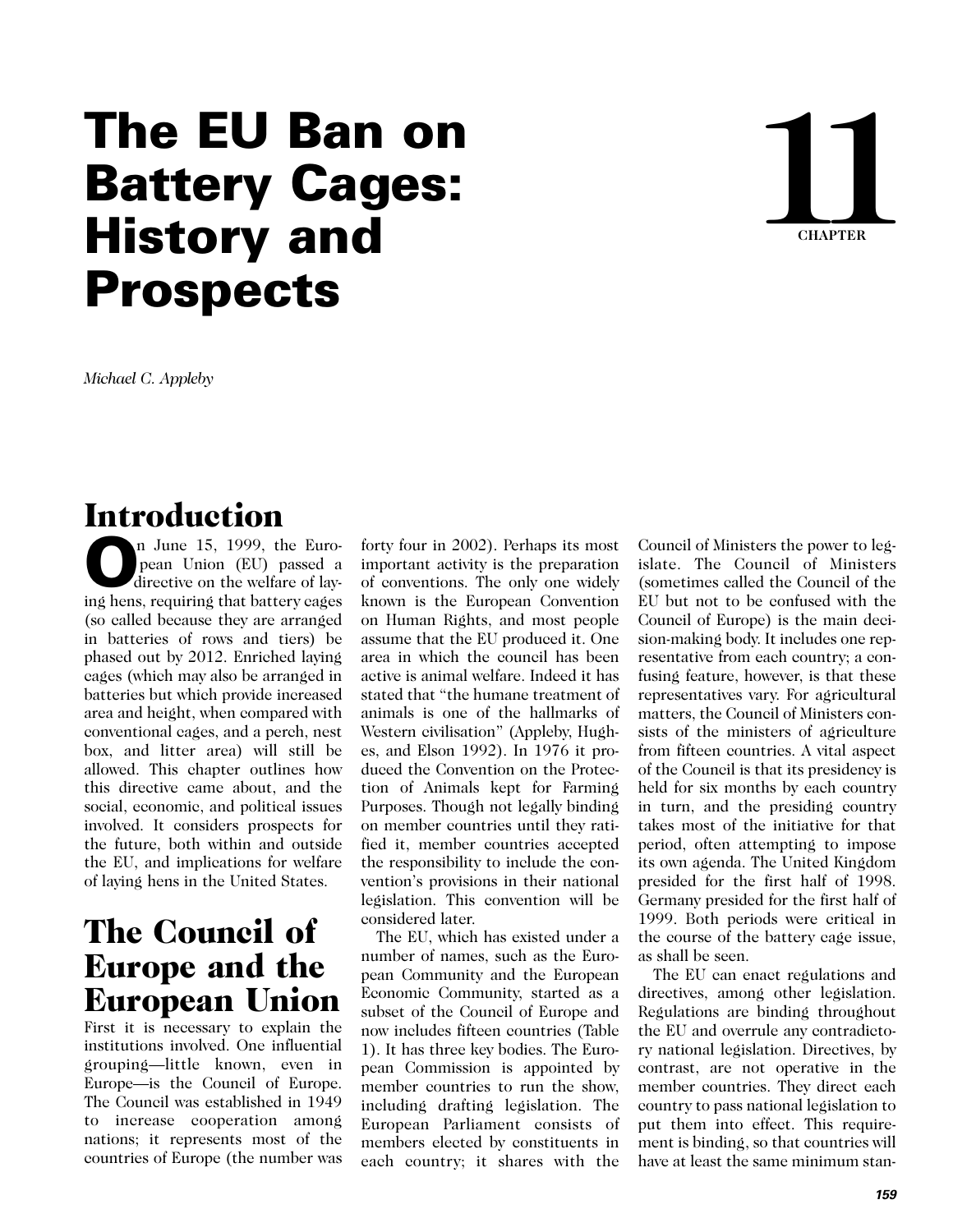### **Table 1 Countries of the European Union and the System of Qualified Majority Voting Used by the Council of Ministers\***

| <b>Country</b>           | <b>Votes</b>                                            | Country        | <b>Votes</b> |
|--------------------------|---------------------------------------------------------|----------------|--------------|
| Austria                  | $\overline{4}$                                          | Italy          | 10           |
| Belgium                  | 5                                                       | Luxembourg     | 2            |
| Denmark                  | 3                                                       | Netherlands    | 5            |
| Finland                  | 3                                                       | Portugal       | 5            |
| France                   | 10                                                      | Spain          | 8            |
| Germany                  | 10                                                      | Sweden         | 4            |
| Greece                   | 5                                                       | United Kingdom | 10           |
| Ireland                  | 3                                                       |                |              |
| <b>Total</b>             |                                                         | 87             |              |
|                          | <b>Required for Directive to be adopted</b>             | 62             |              |
| <b>Blocking minority</b> |                                                         | 26             |              |
|                          | *Number of votes is determined primarily by population. |                |              |
|                          | Source: Council of the European Union 2003              |                |              |

dards (for example, the same minimum space allowance for hens in cages). It has to be said, though, that when countries are unenthusiastic about directives they may delay passing legislation as long as possible and skimp on the details. If they wish, countries may legislate for higher standards within their own borders for example, a greater space allowance in cages—but they cannot generally restrict imports of related products from other member countries—such as eggs produced more cheaply. (For one exception, see the section on page 164 on Sweden.) For regulations and directives, the mechanism is as follows: The Commission drafts legislation, either on its own initiative or when requested to do so by the Council. The Parliament may amend the draft. The Council amends it further and passes or rejects the final version, with joint authority from the Parliament. On matters such as those of concern here, this decision is made by "qualified majority,"

with votes weighted by countries' populations (Table 1).

The emergence of these complex structures is in large part accounted for by the diversity of the countries of Europe, and all that this has meant historically and politically. That diversity is further reflected in attitudes about animals.

## Attitudes about Animal Welfare

It is well recognized that concern for animal welfare varies across Europe, being generally stronger in the north—particularly the United Kingdom, the Netherlands, Germany, and Scandinavia—and weaker in the south. Reasons are complex. A number of factors correlate with this variation, including temperature (it is hotter in the south, which affects how animals are kept) and religion (Catholicism is commoner in the south, Protestantism in the north,

and this affects attitudes). The most persuasive explanation, though, is that concern has developed largely in people who were less involved with animals than were others. The United Kingdom and the Netherlands, for example, are more industrialized than many other countries, and pressure for animal protection has come mostly from city dwellers rather than those involved in farming. A revealing snapshot was provided in 1981 by a review of which countries had then ratified the Council of Europe's 1976 Convention on the Protection of Animals kept for Farming Purposes (Table 2). Of the twenty-one member countries, most of the eleven that ratified first were from the north and had an average of only 6 percent of the population involved in agriculture. Switzerland is relatively southern but also relatively industrialized and ratified early, along with northern nations. Countries that ratified later had a population average of 21 percent involved in agriculture. Most of these countries were southern. Though a northern country, Ireland was in this group, too, and 23 percent of its population was involved in agriculture. The north-south dichotomy may have reflected not only differences in attitude but also the fact that, where many people are engaged in agriculture, governments are unwilling to impose restrictions that may affect their livelihood. Indeed, the agricultural industry has always been particularly vociferous and effective in lobbying for its interests.

It is relevant to note that priorities other than animal welfare may also influence welfare, and that such priorities also vary among countries. Norway, for example, has legislation to limit farm size because it regards rural employment as important, and this limitation probably has some benefits for animal welfare. France puts emphasis on food quality, which also has some positive effects: many people believe that non-cage eggs taste better, and some of these eggs are probably bought in France for this reason.

In recent years concern for animal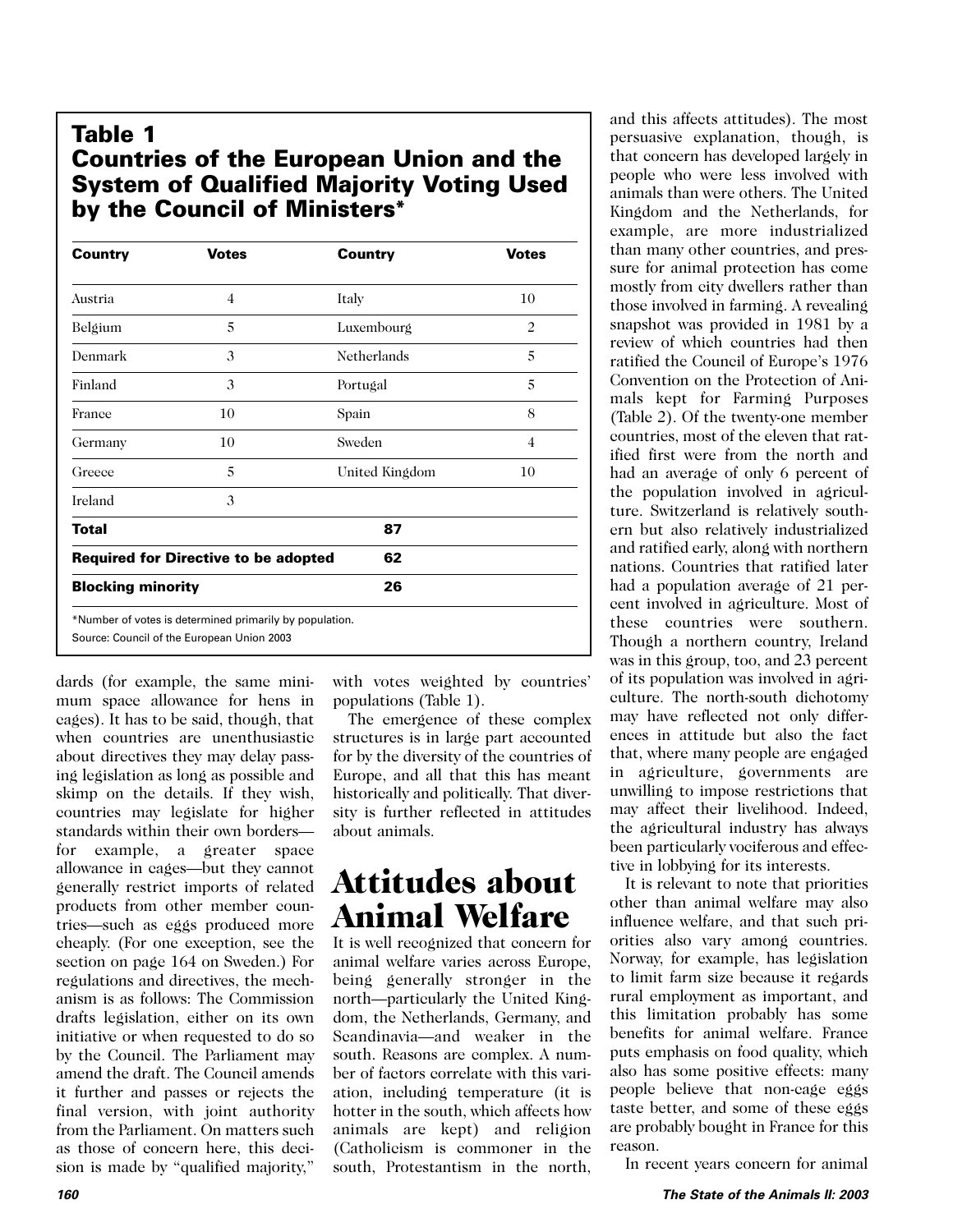welfare has grown in southern Europe, as indicated by public opinion polls. There is public sympathy for high-profile campaigns by celebrities such as Brigitte Bardot, and scientists and scientific bodies have increased their interest in, and support for, animal welfare research. The story that follows is, therefore, not simply one of the north outvoting the south or browbeating it into agreement. However, southern governments do continue to be less positive than northern governments about animal welfare (Sansolini 1999a).

Publication of Ruth Harrison's *Animal Machines* in the United Kingdom in 1964 had a huge, international impact. It greatly increased awareness of factory farming methods, including battery cages, and concern for farm animal welfare. The U.K. government set up the Brambell Committee (which issued a report in 1965), passed the Agriculture (Miscellaneous Provisions) Act in 1968, and established an independent Farm Animal Welfare Council (FAWC). Both the Brambell Report and FAWC have had an international influence, too, including their development of the concept of Five Freedoms (Table 3).

#### **Table 2 Ratification of the Council of Europe's 1976 Convention on the Protection of Animals Kept for Farming Purposes by 1981, and the Proportion of Each Country's Population Involved in Agriculture**

| <b>Ratified</b>    | <b>Agricultural Labor</b><br>(percent) | <b>Not Yet Ratified</b> | <b>Agricultural Labor</b><br>(percent) |
|--------------------|----------------------------------------|-------------------------|----------------------------------------|
| Belgium/Luxembourg | 4                                      | Austria                 | 9                                      |
| Cyprus             |                                        | Greece                  | 30                                     |
| Denmark            | 8                                      | <b>Iceland</b>          | 9                                      |
| France             | 9                                      | Ireland                 | 23                                     |
| Netherlands        | 5                                      | Italy                   | 12                                     |
| <b>Norway</b>      | 8                                      | Liechtenstein           |                                        |
| Sweden             | 5                                      | Malta                   | 5                                      |
| Switzerland        | 5                                      | Portugal                | 26                                     |
| United Kingdom     | $\overline{c}$                         | Spain                   | 17                                     |
| West Germany       | $\overline{4}$                         | Turkey                  | 54                                     |
| <b>Average</b>     | 6                                      |                         | 21                                     |

### **Table 3 The Five Freedoms\***

| Freedom from hunger and thirst        | by ready access to fresh water and a diet<br>to maintain full health and vigour              |
|---------------------------------------|----------------------------------------------------------------------------------------------|
| Freedom from discomfort               | by providing an appropriate environment,<br>including shelter and a comfortable resting area |
| Freedom from pain, injury and disease | by prevention or rapid diagnosis and treatment                                               |
| Freedom to express normal behaviour   | by providing sufficient space, proper facilities,<br>and company of the animal's own kind    |
| Freedom from fear and distress        | by ensuring conditions and treatment<br>which avoid mental suffering                         |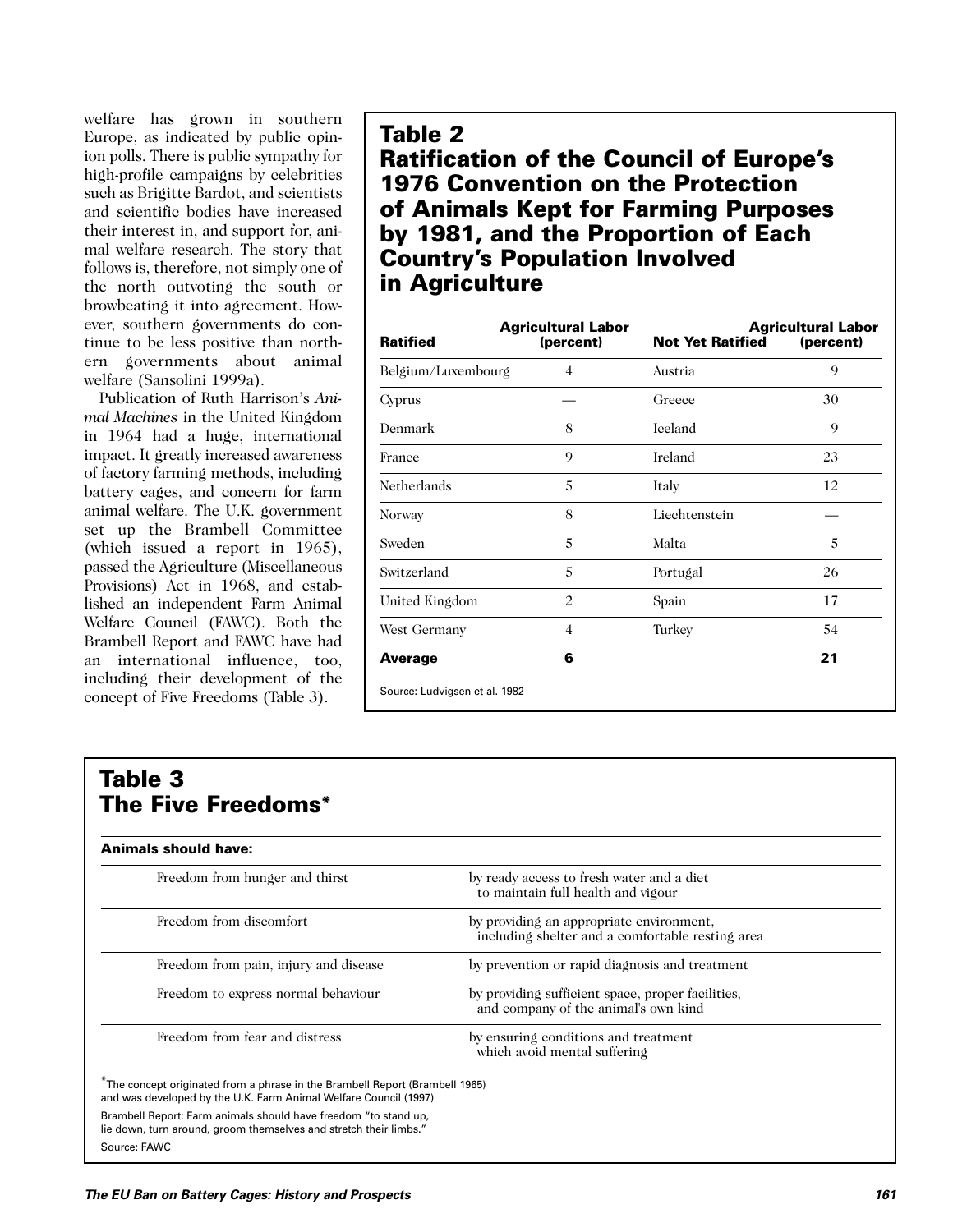# Housing Systems for Laying Hens

Another important development in the United Kingdom and elsewhere, beginning in the mid-1970s, was work on alternatives to battery cages. In the developed world, by about 1970 most hens kept for egg production (called laying hens or layers) were housed in conventional laying cages or battery cages. It is widely acknowledged that battery cages cause many welfare problems. They compromise most or all of FAWC's Five Freedoms, and indeed contravene the very limited "freedoms" listed in the Brambell Report (Table 3). Work on alternative housing systems, primarily aimed at reducing welfare problems, was most active in the 1970s and 1980s.

Much of this work was funded by national governments in northern Europe. The main emphasis was on use of non-cage systems such as deep litter, straw yards, and free range in the United Kingdom (Appleby et al. 1988; Gibson, Dun, and Hughes 1988; Keeling, Hughes, and Dun 1988); slatted floors in Denmark (Nørgaard-Nielsen 1986); and tiered wire floors in the Netherlands (Ehlhardt and Koolstra 1984). There also was work in the United Kingdom and Germany on a modified cage called the Get-away cage (Elson 1981; Wegner 1990). However, all these systems have one major welfare problem that battery cages do not. Birds in these facilities have to be beak-trimmed—a mutilation that has become increasingly controversial otherwise cannibalism is likely, often affecting a high percentage of birds. The cannibalism apparently is related to group size, which in all these systems is larger than in battery cages.

Therefore, work began in the mid-1980s, in Edinburgh and elsewhere, on modifying cages for small groups. What have come to be called enriched or furnished cages provide increased area and height compared with conventional cages, and also a perch, a

nest box, and a litter area. The term *furnished cages* probably is best, because it is descriptive rather than judgmental (Appleby et al. 2002), but the EU 1999 directive refers to *enriched cages*, so that term will be used here. The author suggests that welfare is improved in enriched cages, and more reliably so than in alternative approaches such as percheries and free range systems (Appleby 1993). This argument is still controversial and unfamiliar to the public. The public tends to think that "free range" means small, farmyard flocks, whereas commercial free range systems house hundreds or thousands of hens. Such conditions have numerous problems, including—to emphasize the point—the fact that unless part of the birds' beaks is amputated, the birds often peck each other to death.

Other important work on improving cages included that of scientist Ragnar Tauson in Sweden. He surveyed the incidence of trapping and injury of caged hens (Tauson 1985). This led to design of improved cages, use of which resulted in reduction in incidence (Tauson 1988). Tauson also developed an abrasive strip which, when attached to the egg guard behind the food trough, prevents overgrowth of claws (Tauson 1986).

starting in 1981 (Appleby 1983). Another important effort has been the series of European symposia on poultry welfare held by the World Poultry Science Association every four years; the first symposium took place in 1981 (following a predecessor in Denmark in 1977), and the sixth was in Switzerland in September 2001. Two problems arose in general

background scientific work on poultry welfare in a "farm animal welfare co-ordination program." The author was employed under this program

understanding of the production methods used. First, systems were given a bewildering variety of names—those already listed as well as aviaries, percheries, and others—and, second, systems had no official specifications. Eggs sold as free range, for instance, might come from hens allowed to "range" only inside a house or only if they could find one small exit from a huge building. The EU addressed these problems in 1985 by imposing a regulation defining four labels that can be put on eggs and the corresponding conditions in which hens must be kept (Table 4). In the absence of one of those labels, eggs are presumed to come from cages. This regulation immediately slowed the name-changing and had a

Beginning in 1979 the EU financed

#### **Table 4 Criteria Defined by the EU for Labeling of Eggs**

| Label            | Criteria                                                                                                               |
|------------------|------------------------------------------------------------------------------------------------------------------------|
| Free range       | Continuous daytime access to ground mainly<br>covered with vegetation<br>Maximum stocking density 1,000 hens/hectare   |
| Semi-intensive   | Continuous daytime access to ground mainly<br>covered with vegetation<br>Maximum stocking density 4,000 hens/hectare   |
| Deep litter      | Maximum stocking density 7 hens/ $m^2$<br>A third of floor covered with litter<br>Part floor for droppings' collection |
| Perchery or barn | Maximum stocking density 25 hens/ $m^2$<br>Perches, 15 cm for each hen                                                 |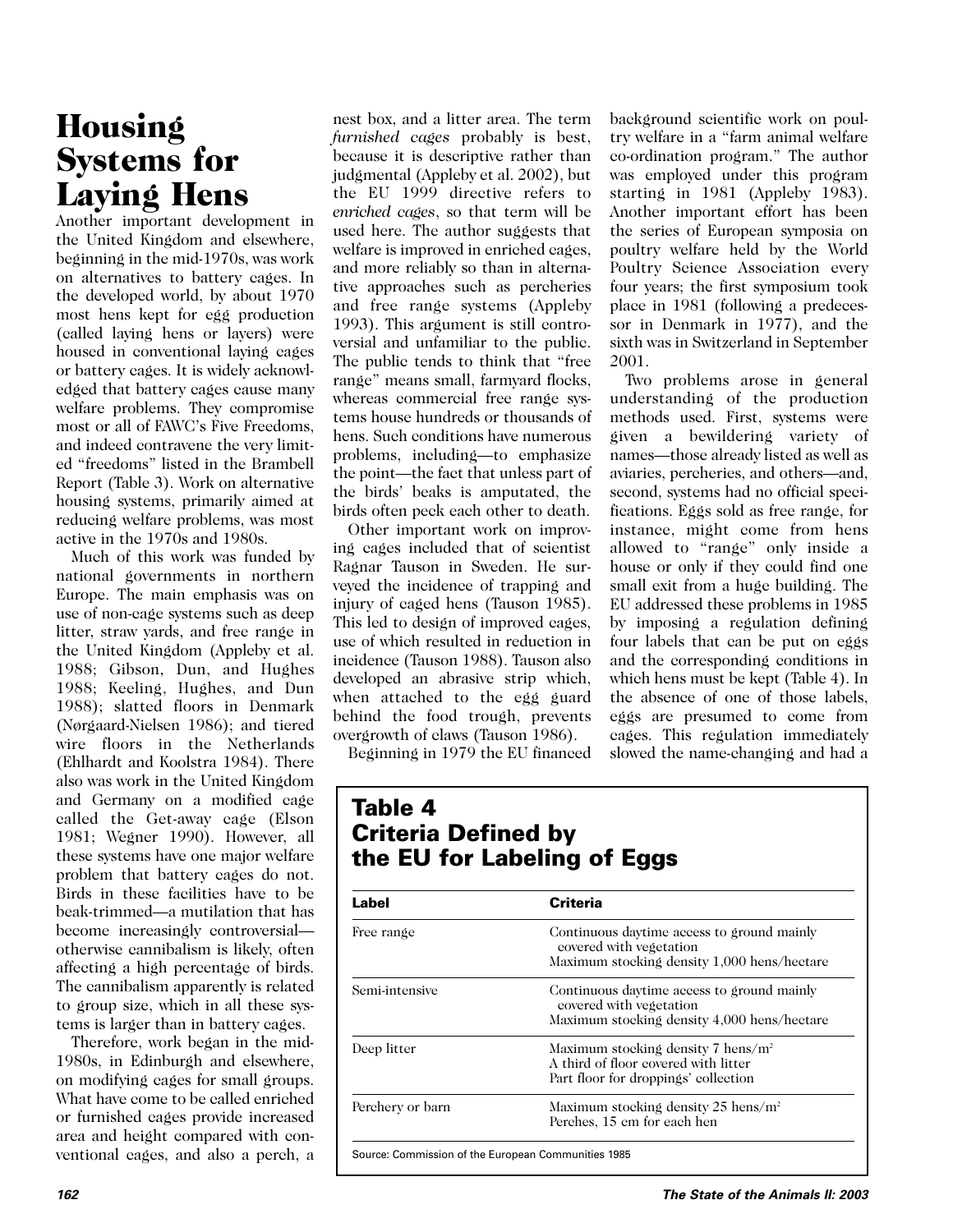big impact on how non-cage hens are kept. For example, there are no laws in any EU country on maximum floor stocking rates but to get a premium for deep litter eggs a producer must not exceed seven hens per square meter. Exceeding the limit means selling the eggs unlabeled, at a loss.

The battery cage system is the least costly approach in use for egg production (Table 5). However, over the same period, in the 1970s and 1980s, a market for non-cage eggs was developing. Some people, again particularly in the north of Europe, will pay more for such eggs either because they are concerned about the welfare of hens or because they perceive the eggs to be more nutritious, tasty, or healthful. Thus some producers continued to keep hens in non-cage systems, covering the higher cost with a higher selling price for the eggs. No full economic analysis of enriched cages has been published, but egg production probably costs around 10 percent more from these than from battery cages (Appleby 1998). This is cheaper than using most non-cage systems, but since eggs from enriched cages cannot be given any of the labels in Table 4, shoppers cannot distinguish them from battery eggs. As a result farmers will not use enriched cages unless required to do so by law.

Egg labels often confuse customers. Many people think (or perhaps hope) that eggs sold under names that sound appealingly rural or wholesome do not come from cages, but such brand names actually have no official status. About 20 percent of eggs sold in the United Kingdom do come from non-cage systems, either free range or barn. In the Netherlands, Germany, and Denmark, deep litter eggs (which are called "scratching eggs" in their languages) are more popular. In recent years, some supermarkets in northern Europe have responded to customer concerns by labelling eggs from caged hens as such. The EU as of 2002 was moving toward making this labelling mandatory.

### **Table 5 Cost of Egg Production in Different Systems, Relative to Laying Cages with 450 Square Centimetres Per Bird**

| <b>System</b>       | <b>Space</b>                                 | <b>Relative Cost (%)</b>             |
|---------------------|----------------------------------------------|--------------------------------------|
| Laying cage         | $450 \text{ cm}^2/\text{bird}$               | 100                                  |
| Laying cage         | $560 \text{ cm}^2/\text{bird}$               | 105                                  |
| Laying cage         | $750 \text{ cm}^2/\text{bird}$               | 115                                  |
| Laying cage         | $450 \text{ cm}^2/\text{bird} + \text{nest}$ | 102                                  |
| Shallow laying cage | $450 \text{ cm}^2/\text{bird}$               | 102                                  |
| Get-away cage       | 10–12 birds/ $m2$                            | 115                                  |
| Two-tier aviary     | 10–12 birds/ $m2$                            | 115                                  |
| Multi-tier housing  | $20 \text{ birds/m}^2$                       | 105-108                              |
| Deep litter         | $7-10$ birds/m <sup>2</sup>                  | 118                                  |
| Strawyard           | $3 \text{ birds/m}^2$                        | 130                                  |
| Semi-intensive      | $1,000$ birds/ha                             | 135 $(140$ including<br>land rental) |
| Free range          | 400 birds/ha                                 | $150(170)$ including<br>land rental) |

Source: Elson 1985

Space refers in cages to cage floor area, in houses to

house floor area, and in extensive systems to land area

### Developments in Individual **Countries**

Animal welfare legislation in individual European countries shows a dichotomy that reflects differing attitudes. Northern countries have detailed laws, with codified lists of actions that are prohibited. Southern countries tend simply to state that animals must not be ill-treated. Legislation also is enforced more strictly in some countries than in others.

Several northern countries have passed legislation or made other changes over the last half century that have affected the welfare of caged hens both within and outside their borders. This section considers Denmark and the United Kingdom (both of which joined the EU in 1973), Sweden (which joined in 1995), and Switzerland (which is not a member).

### **Denmark**

In 1950 Denmark passed a comprehensive Protection of Animals Act, which stated (T. Ambrosen, University of Copenhagen, personal communication, May 16, 2001) that:

Animals must be properly treated and must not by neglect, overstrain or in any other way be subject to unnecessary suffering; Anyone keeping animals should see that they have sufficient and suitable food and drink, and that they are properly cared for in suitable accommodation.

This language was interpreted as prohibiting battery cages, so there were no cages in Denmark for many years. However, Danish companies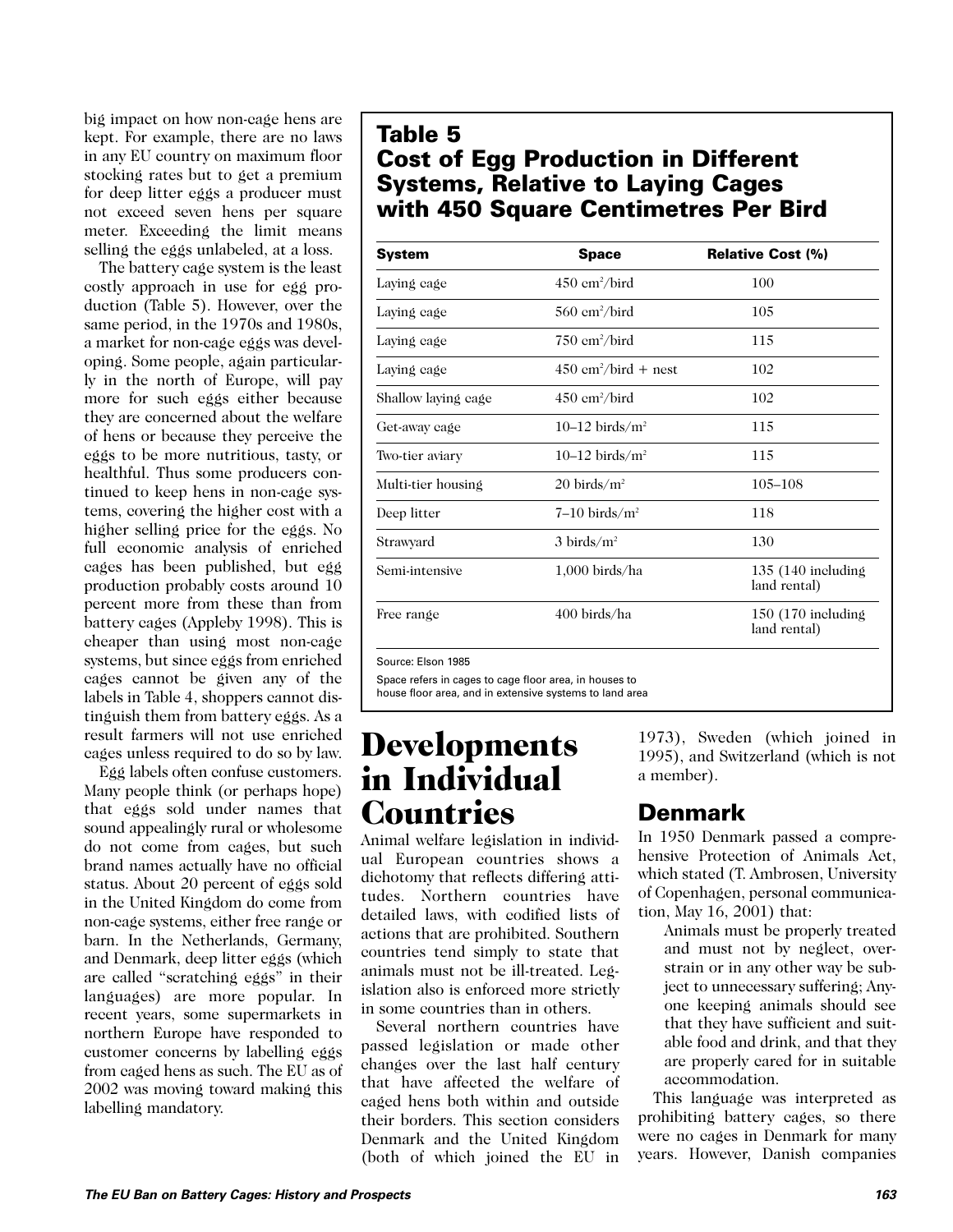started building farms over the border in Germany and bringing the eggs to Denmark. By the 1970s the law was being flouted with impunity: battery cages were being installed in Denmark and even supported by government grants. A compromise was reached in 1979, when a new law was passed that allowed cages, but with a minimum area of 600 square centimeters per bird. In a typical cage of 2,500 square centimeters, this meant housing four instead of five birds. Denmark became a net importer of eggs rather than a net exporter, but the Danish egg industry survives, even if smaller than before.

### **United Kingdom**

The U.K. Agriculture (Miscellaneous Provisions) Act of 1968 had important provisions in addition to those already mentioned, particularly a requirement to produce Codes of Recommendation for the Welfare of Livestock. Contravention of these is not a legal offense in itself but can be used as evidence in prosecution for cruelty. (In the same way, breaking the betterknown Highway Code by driving on the wrong side of the road is not illegal but would be evidence in a prosecution for dangerous driving.) The 1969 Code for domestic fowls stated:

In cages holding three or more lightweight birds, the floor area should normally allow not less than 1 sq m per 39.1 kg liveweight. For heavier birds the allowance should not normally be less than 1 sq m per 44 kg liveweight. (Ministry of Agriculture, Fisheries, and Food 1969, 5)

Strains of heavier brown hens were becoming common in the United Kingdom by 1969, and they soon became ubiquitous. This was an interesting result of consumer preference: people bought brown eggs (which come from brown birds) even though they cost more, because the eggs were perceived to be tastier or more natural than white ones (which come from white hens). Brown birds weighed about 2.5 kilograms by the end of the laying year, so they ought to have been given more than 550 square centimeters of living space. They probably had about 500 square centimeters, corresponding to a body weight of 2.2 kilograms.

In the late 1970s, the U.K. Parliament set up a Select Committee on Agriculture, whose members chose to consider animal welfare before anything else. They produced a report in July 1981 concluding that:

Agreement should be sought in the European Community to a statement of intention that after, say, five years egg production will be limited to approved methods which will not include battery cages in their present form. . . . This should be pursued during the UK Presidency. . . .Meanwhile the Minister should seek Community agreement to a minimum standard for adult laying birds in battery cages of not less than 750 sq cm per bird. He should refuse to agree to anything less than 550 sq cm. (House of Commons 1981, 53)

The proposal for a ban on battery cages received widespread publicity, but the timing was poor. The United Kingdom had just started a six-month term as president of the Council of the EU, and it was too late for the detailed preparation that the battery cage action would have needed. Perhaps partly for this reason, the proposal was not taken up by the U.K. government.

The U.K. Farm Animal Welfare Council (FAWC) also arose from the 1968 Act, and it has produced a succession of influential reports. These include an assessment of egg production systems (1986), a report on the welfare of laying hens in colony systems (1991), and a report on the welfare of laying hens (1997).

#### **Sweden**

In 1988, at a time when Sweden perhaps did not expect to join the EU, the country passed a new Animal Welfare Act. This required that, starting in 1989, all new cages should provide 600 square centimeters per hen. The country also took account of Tauson's work (mentioned above), mandating, for example, that by 1994 all cages should be fitted with a claw-shortening system and a perch. More radical change was to follow (R. Tauson, Swedish Agricultural University, personal communication, August 20, 2000):

Animals should be able to perform natural behaviours and be protected against disease and unnecessary suffering;

Hens for egg production should not be kept in cages from 1999,

But alternatives must not mean Impaired animal health,

Increased medication,

Introduction of beak trimming or

Impaired working environment. Despite the ban on cages, remarkably little was done on alternative systems in the next few years, by either the government or the industry, and the industry suggested that the required conditions would be "difficult, if not downright impossible to meet" (Fredell 1994, 1). More than 40 percent of producers said they would leave egg production and predicted that imports would rise to more than 60 percent (Sörensen 1994).

Tauson agreed that the required conditions were inconsistent with a cage ban, and started work on enriched cages in collaboration with this author (Abrahamsson, Tauson, and Appleby 1995). In 1997 Sweden accepted the industry's arguments and deferred implementation of the ban, requiring instead that all cages be enriched. (By then Sweden was in the EU.) A ban on cages remains on the statutes but in abeyance; enriched cages were introduced in Sweden on a large scale beginning in 1998 (Tauson 2000; Tauson and Holm 2001).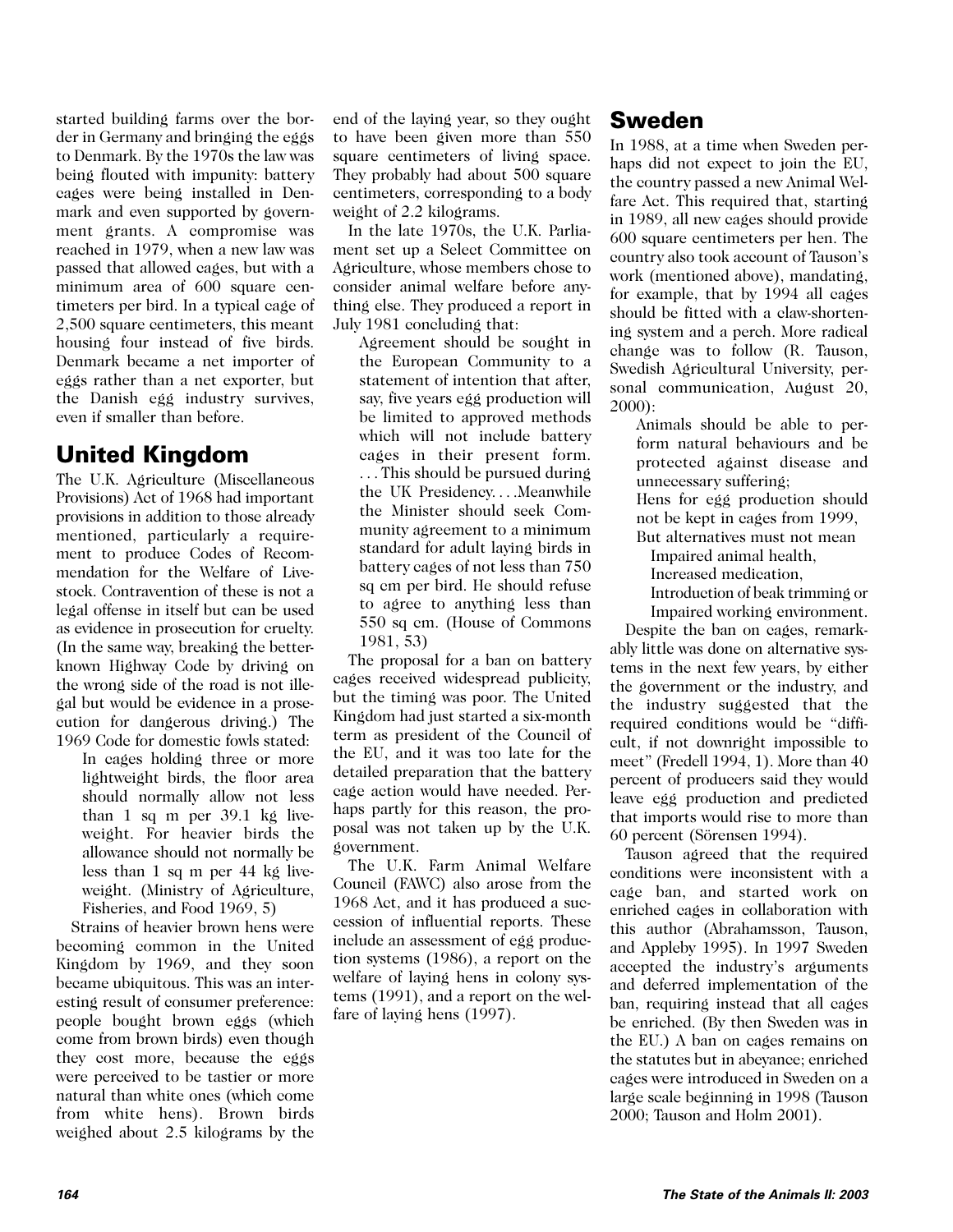The actual threat from imports was not as great as the industry claimed. Restrictions on imports are not generally allowed within the EU. However, the Swedish egg industry is almost free of salmonella, so that Sweden can refuse imports from countries with salmonella—including the rest of the EU, apart from Finland.

### **Switzerland**

Switzerland is the only country in the world to have banned laying cages. The ban was imposed in 1992, after a 1978 referendum in which citizens were informed of the economic consequences of the proposed action. Not being in the EU, Switzerland can restrict imports of cheaper eggs. Some imports are permitted, though, despite the fact that they come from systems that are illegal in Switzerland, because the country's egg production is insufficient to meet demand.

The Swiss law is framed as a ban on any enclosure for fewer than forty birds. Various designs based on the Dutch tiered-wire floor systems are used (Matter and Oester 1989). Performance of these, and the welfare of the birds, were relatively poor at first

but have improved with experience (Fröhlich and Oester 2001).

# The 1976 Convention and the 1986 **Directive**

From the late 1970s on, an underlying influence on poultry welfare was the Council of Europe's 1976 Convention on the Protection of Animals kept for Farming Purposes. As mentioned above, once members ratified the convention they were obliged to take it into account in their countries—and that included all the countries in Table 2, except Turkey (which still has not ratified). It also includes other countries that subsequently joined the council. The convention was concerned with the care, husbandry, and housing of farm animals, especially those in intensive systems (Table 6). Its recommendations are couched in general terms, but the drafting committee commented that it tried to lay down principles precise enough to avoid a completely free interpretation, yet wide enough to

allow for different requirements. Because the convention itself is very broad, the Council of Europe has a standing committee with a responsibility for elaborating more specific requirements. One of the first areas in which it became active was that of poultry welfare.

In addition to individual countries, the EU became a party to the convention in 1978. Not surprisingly, the EU decided it should act on the welfare of laying hens. After several years of negotiation, an EU directive was adopted in 1986 which establishes minimum standards for the protection of hens in battery cages (Commission of the European Communities 1986). By January 1988 all newly built cages had to provide 450 square centimeters of space per hen and meet other requirements (Table 7); these standards were to apply to all cages by January 1995.

In hindsight the directive seems minimalist to many in Europe. However, it was one of the first Europewide statutes that actually specified how animals were to be kept. Prior to this approximately half the hens in Europe were given less than 450 square centimeters each, and probably few cages in Europe met all the

### **Table 6 Extracts from the Convention on the Protection of Animals Kept for Farming Purposes**

| <b>Article 3 states:</b> | Animals shall be housed and provided<br>with food, water and care which—having<br>regard for their species and to their<br>degree of development, adaptation and<br>domestication—is appropriate to their<br>physiological and ethological needs, in<br>accordance with established experience<br>and scientific knowledge.                                                                                         |
|--------------------------|---------------------------------------------------------------------------------------------------------------------------------------------------------------------------------------------------------------------------------------------------------------------------------------------------------------------------------------------------------------------------------------------------------------------|
| <b>Article 4 states:</b> | The freedom of movement appropriate<br>to an animal, having regard to its species<br>and in accordance with established<br>experience and scientific knowledge,<br>shall not be restricted in such a manner<br>as to cause it unnecessary suffering or<br>injury. Where an animal is continuously<br>tethered or confined it shall be given<br>the space appropriate to its physiological<br>and ethological needs. |

| <b>Article 5</b> | deals with lighting, temperature,<br>humidity, air circulation, ventilation<br>and other environmental conditions         |
|------------------|---------------------------------------------------------------------------------------------------------------------------|
|                  | such as gas concentration and<br>noise intensity.                                                                         |
| Article 6        | deals with the provision of food and water.                                                                               |
| Article 7        | deals with inspection, both of the<br>eondition and state of the animal<br>and of the technical equipment<br>and systems. |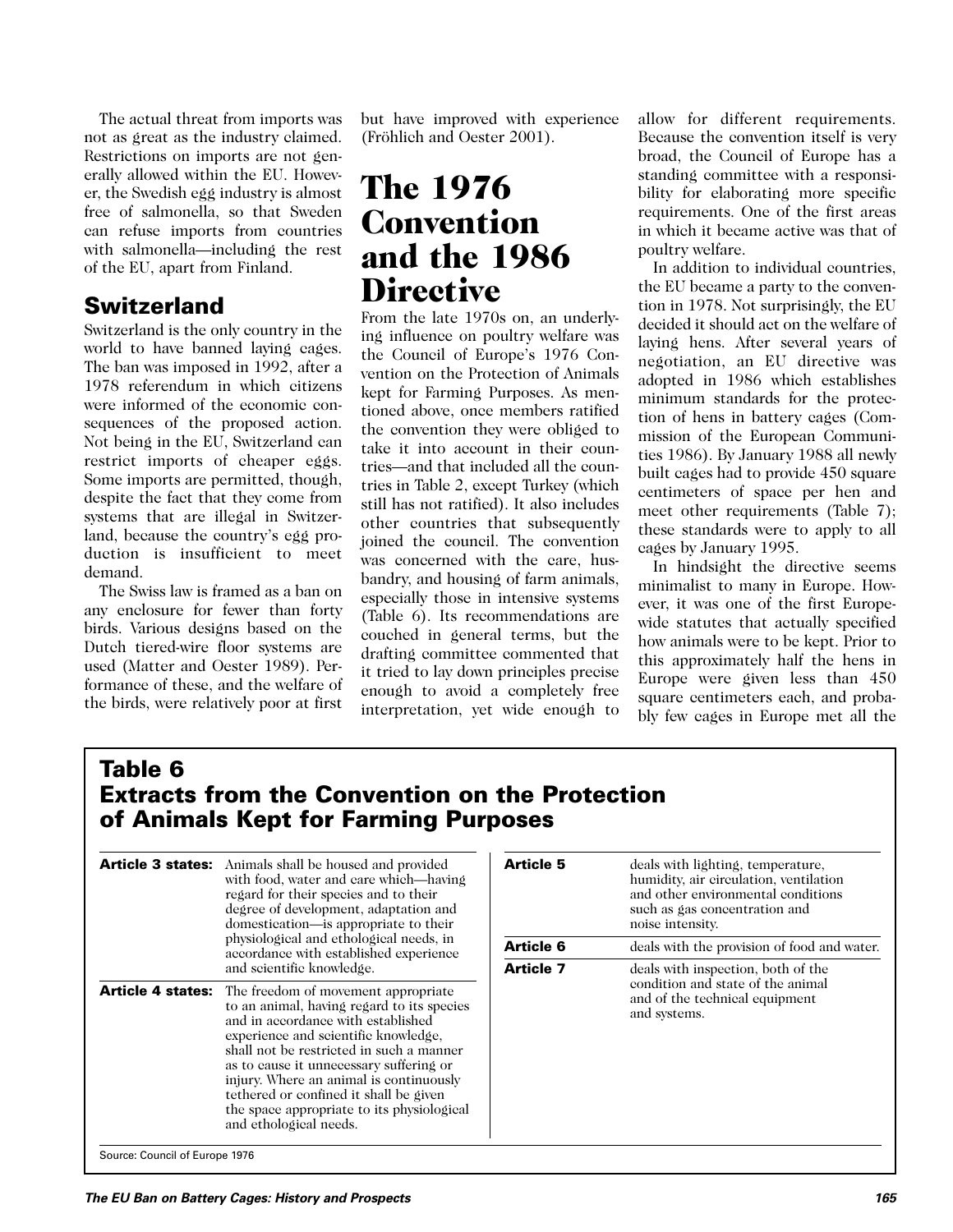#### **Table 7 Extracts from the EU 1986 Directive Laying Down Minimum Standards for the Protection of Laying Hens Kept in Battery Cages**

A minimum area of 450 cm2 per bird and 10 cm of feeding trough per bird

A continuous length of drinking trough providing at least 10 cm per bird or if nipple drinkers or drinking cups are used, at least two shall be within reach of each cage

Cage height of at least 40 cm over 65 percent of the cage area and nowhere less than 35 cm

Cage floors capable of supporting adequately each forwardfacing claw and not sloping more than 8 degrees, unless constructed of other than rectangular wire mesh

Source: CEC 1986

criteria specified for area, feeding space, height, and floor slope. The governments of southern Europe resisted inclusion of a space allowance as high as 450 square centimeters, agreed to this provision reluctantly, and subsequently implemented it slowly. However, all members of the EU did have to translate the directive into national legislation. In the United Kingdom, for example, this was done in 1987. The United Kingdom also amended its Welfare Code to recommend only the legal minimum of 450 square centimeters (Ministry Of Agriculture, Fisheries, and Food 1987). Denmark and Sweden, by contrast, continue to provide more than the minimum.

### Developments Leading to the 1999 Directive

One further provision of the directive raised the possibility of future changes, for example a ban on cages, by saying that:

Before 1 January 1993 the Commission shall submit a report on scientific developments regarding the welfare of hens under various systems of rearing. (Commission of the European Communities 1986, 3)

The Scientific Veterinary Committee (Animal Welfare Section) of the commission did produce a report in 1992 (de Wit 1992), but it did not receive widespread circulation or publicity and the commission took no direct action on it. In that same year, however, the commission issued a draft for a new directive (Commission of the European Communities 1992) which surprised everyone by recommending that cages should provide 800 square centimeters of area and 20 centimeters of perch per hen. A minimum height of 50 centimeters was included, with a height of at least 60 centimeters over 65 percent of the area. This was generally interpreted as "testing the water" rather than a serious proposal, and no mention of 20 centimeters of perch or 60 centimeters of height was ever seen again—although requirements for 800 square centimeters of area and 50 centimeters minimum height were retained to the next stage.

Meanwhile much relevant research continued. For example, in 1989 Dawkins and Hardie reported that brown hens take up 475 square centimeters just standing still and 1,272 square centimeters simply turning around.

By 1995 the commission had decided that it had to take further action, and asked the Scientific Veterinary Committee to update its report. The updated report, issued in 1996, listed welfare benefits and deficiencies of cages and non-cage systems. It concluded that:

Because of its small size and its barrenness, the battery cage as used at present has inherent severe disadvantages for the welfare of hens. . . .To retain the advantages of cages and overcome most of the behavioural deficiencies, modified enriched cages are showing good potential in relation to both welfare and production.... Mainly because of the risk of feather pecking and cannibalism, [non-cage] systems have severe disadvantages for the welfare of laying hens. (109)

In the first half of 1998, the United Kingdom held presidency of the council and was pressing for change. That March the commission brought out another proposal for a new directive. The proposal was oddly framed, however, requiring hens to be provided with nests and litter but stating that:

- Member states may authorise derogation from [those requirements] in order to permit the use of battery cages if the following conditions are met:
	- (a) At least  $800 \text{ cm}^2$  of cage area . . . shall be provided for each hen;
	- (b) Cages shall be at least 50 cm high at any point. (Commission of the European Communities 1998, 5)

Enriched cages, "equipped with litter, perches, and a nestbox," were mentioned as a possible housing system; they were required to be 50 centimeters high but no more than that.

Then a critical coincidence occurred: Sweden started introducing enriched cages on a commercial basis. In late 1998 a number of key players in the Council of Ministers and the Commission's Directorate-General for Agriculture were able to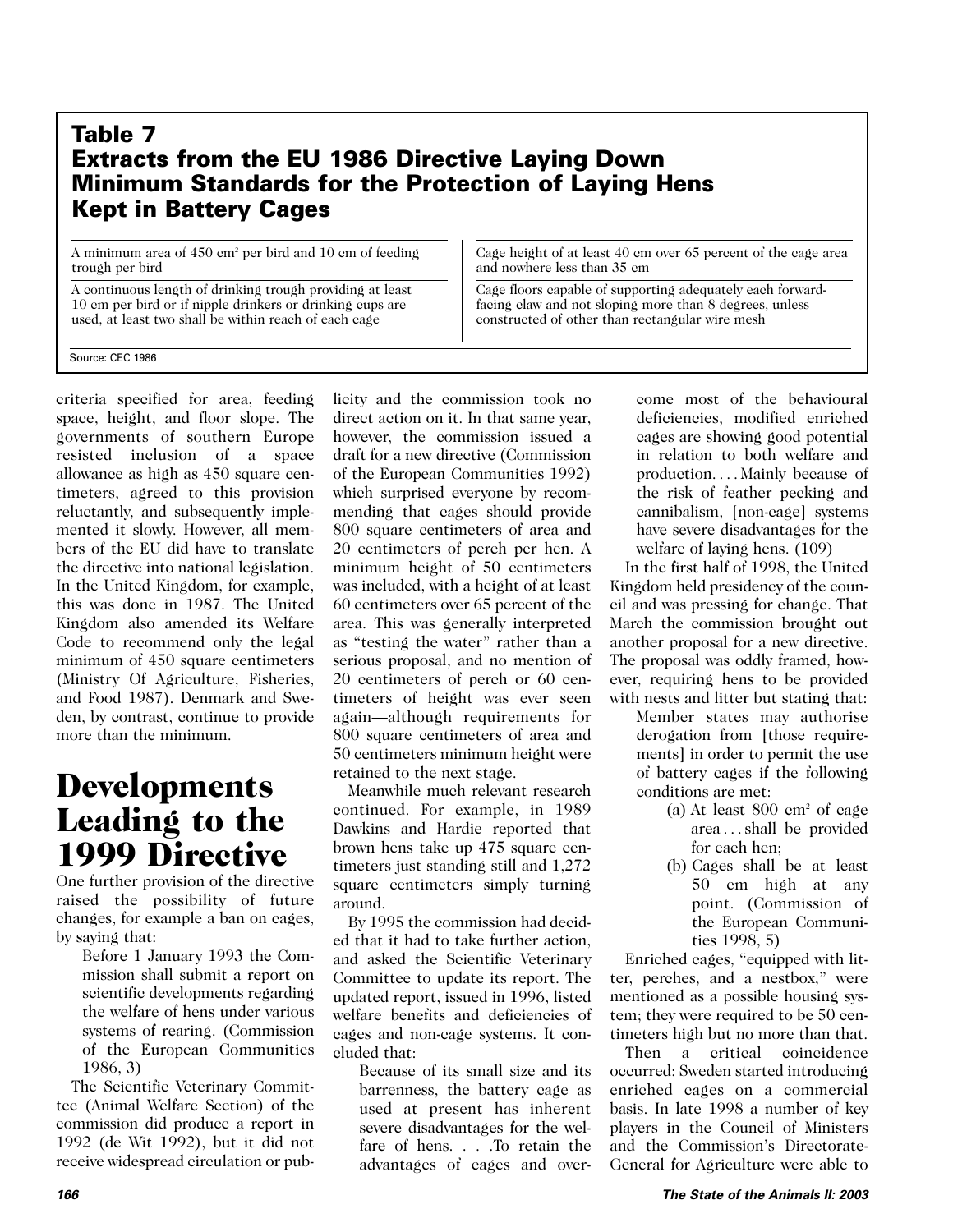visit Sweden and see the cages for themselves. They doubtless took note of the fact that egg production from enriched cages is cheaper than from most non-cage systems.

Meanwhile Germany, hungry for substantial progress on animal welfare during its forthcoming presidency of the council in the first half of 1999, was gearing up to ensure adoption of the directive in that period. The German presidency—that is, the German ministry of agriculture, with support from the rest of the German government—recognized that the proposed directive did not give enough details of enriched cages for these to be properly regulated. They put forward an amended version in early January. This avoided the words *battery* and *enriched* altogether, and said that:

All cage systems [must] comply at least with the following requirements:

- (a) Where the cage contains eight hens or more, at least  $550$  cm<sup>2</sup> of cage area. . . must be provided for each hen;
- (b) Where the cage contains fewer than eight hens, at least 800 cm2 of cage area must be provided for each hen. . . .
- (f) Cages must also provide: a nest and an area with or without litter enabling hens to peck and scratch. (Commission of the European Communities 1999a, 7)

In other words, they proposed to ban battery cages, but not enriched cages.

The European Parliament—which, it will be remembered, is the directly elected, democratic body representing the public throughout the EU debated the proposed directive in late January 1999. In the convoluted political process that constitutes the EU, the version it debated was that first proposed, not the version amended by Germany. However, the members of Parliament were aware of the German initiative and most of them agreed with it. The Parliament amended the first version of the directive, voting heavily to replace the derogation for battery cages with a provision that "the use of battery cages shall be prohibited": the vote was 58 percent for, 38 percent against, 4 percent abstaining. The increasing concern for animal welfare among southern Europeans may be illustrated by the fact that the amendment was presented by an Italian member of the Parliament and signed by Italian and Greek members, among others (Sansolini 1999b). The Parliament did not delete the mention of enriched cages as a permissible system, though. Thus it, too, voted to ban battery cages but not enriched cages.

This was the first stage of the debate to hit the headlines, making the front page at least in the poultry and animal welfare press, if not in the popular media. The coverage emphasized that the European Parliament had voted to ban batteries. But the most important stage was still to come. The final decision would be taken by the Council of Ministers. Strictly speaking, the decision might not be completely final. If the Council did not act as the Parliament wanted, the Parliament could then require it to think again—as it did recently when the Parliament voted to ban sales of cosmetics tested on animals and the Council demurred. However, the Parliament might well not have persisted, so the Council decision would be momentous.

### The 1999 **Directive**

The next months were busy. Governments put the proposals out for consultation—for example, the author was on the list of those consulted by the U.K. government. Lobbying intensified because the Council would be using qualified majority voting (Table 1) so that, if several countries voted against the directive, it would fall. Indeed, the directive probably would not even reach a vote because, although the Council does not need unanimity, it attempts to achieve it, rather than forcing minority countries to accept change against their will. If several countries were known to be planning to vote against the directive, the Council probably would have deferred the vote and considered further amendments.

Those thought most likely to vote against were France, Greece, Italy, Portugal, and Spain; these countries have a total of 38 votes, more than the 26 needed for a blocking minority. Portugal, for example, stated publicly that it planned to vote against (Aguirre y Mendes 1999). Groups supporting the ban, such as Eurogroup for Animal Welfare and Compassion in World Farming (CIWF), were particularly active in lobbying those five countries but also lobbied countries thought to be in favor—to ensure their continued support and to persuade them to put pressure on the possible dissenters. The action that received most publicity was a hunger strike by Adolfo Sansolini, the Italian head of Compassion in World Farming's campaign in Mediterranean countries. On May 20, 1999, Italy announced that it would support the ban (Sansolini 1999b).

Details of the negotiations among the EU ministers of agriculture are, of course, not public. It is possible that some who opposed the ban finally agreed to support it in return for some other political favor. Stories have circulated that they were warned that, if the directive failed, there would be increased pressure for more radical change, such as a complete ban on cages. It also happened that the final vote came just after a discussion on the dioxin scandal (Commission of the European Communities 1999b), which is rumored to have diminished any trust that the agricultural industry could be left to regulate itself. (Not long before, there had been a widespread problem in Belgium of dioxin contamination of animal feed, leaving toxic residues in the carcasses after slaughter.) Serendipity may well have played some part in the vote. However, it can also be said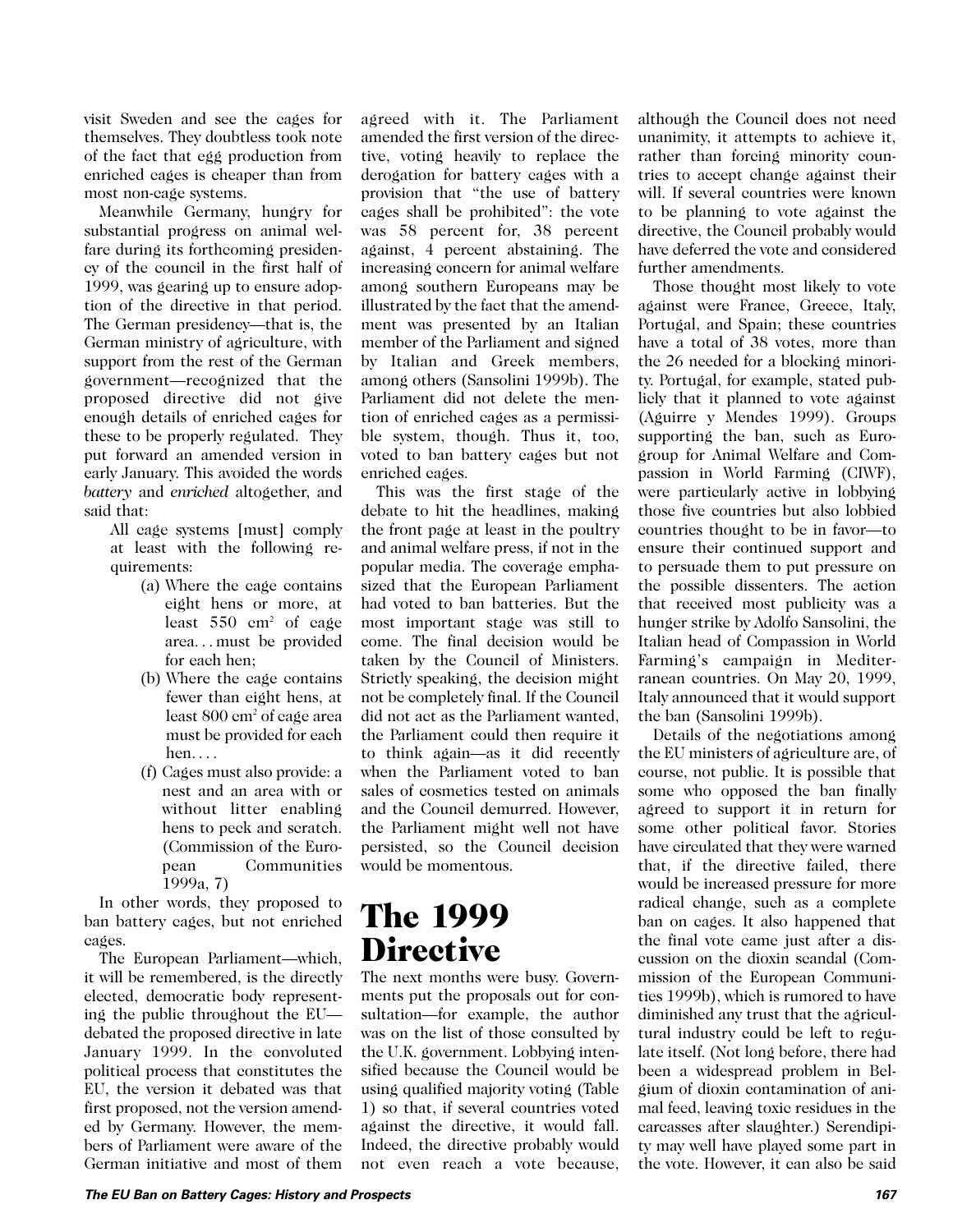that this was a vote whose time had come.

On June 15, 1999, thirteen of the fifteen countries voted for the directive (Compassion in World Farming 1999). Only Austria voted against, and it did so because it did not believe the directive went far enough. Spain abstained.

The key provisions of the directive are shown in Table 8. It will phase out barren battery cages by 2012, with an interim measure requiring 550 square centimeters per hen by 2003. All new cages starting in 2003 and all cages starting in 2012 must provide 750 square centimeters per hen, as well as a nest box, a perch, and a litter area for scratching and pecking. Requirements for non-cage alternatives also change. Litter is not currently required in percheries (Table 5), but as of 2007 it will be needed in all houses. (The situation will be reviewed before the end of 2004.)

Not surprisingly, given the complex process leading up to the directive and the various forms it went through, there was confusion for some time about exactly what had been decided. Headlines were along the lines of "Battery Cages Banned." As many people, even within industry and welfare groups, were unaware of the existence of enriched cages or gave them little thought, they believed that cages had been prohibited altogether. The situation was clarified to some extent by articles such as that by Elson (1999), entitled "Laying Cages to be Enriched, Not Banned," but it still is not clear what actually will happen on most commercial farms, as shall be seen below.

### **Commentary**

Welfare groups enthusiastically welcomed the directive. Compassion In World Farming (1999), for example, called it a "huge victory for animal welfare." However, the groups are unenthusiastic about enriched cages. Peter Stevenson (2001a) of Compassion In World Farming calls on the industry not to install these, but instead to move to non-cage systems. The Royal Society for the Prevention of Cruelty to Animals (RSPCA) (undated [a], 9) says that "as more producers become familiar with the design and management of alternative systems, enriched cages offer few benefits." The RSPCA's Freedom Foods standards do not allow cages. The group does not mention the problems of beak trimming, cannibalism, and occupational safety in alternative systems. In this context, the EU Scientific Veterinary Committee report may be recalled; it described both battery cages and non-cage systems as having severe welfare disadvantages but said that modified enriched cages had good potential for both welfare and production (Scientific Veterinary Committee 1996).

Perhaps the most important point is that it seems extremely unlikely that a complete ban on cages would have been possible in the EU in 1999 or the foreseeable future. Such a ban would have faced the arguments that caused Sweden to defer its own ban in 1997—arguments that there would be problems in both practical and welfare terms. It also would have been much more difficult for the countries of southern Europe to accept a change that would have had even more economic impact; some of the northern countries might also have rejected such a change. Finally, the Council of Ministers may believe that the EU can protect an industry shouldering 10 percent cost increases against competition from the rest of the world, but it probably would have balked at a higher cost increase.

There is, therefore, a strong case that it was the availability of enriched cages as a viable system that enabled the ban on battery cages to be accepted. Some commentators suggest that enriched cages will not be economically competitive with noncage alternatives (Compassion in World Farming 1999) and thus will never be common commercially outside Sweden. Even if that is true, however, the cages have moved the issue forward. Germany decided in 2001 that, in the context of a Europe-wide phasing out of battery cages, it will disallow enriched cages within its own borders, producing a situation similar to that in Switzerland. This is despite Germany's part in promoting the directive, including its provision for enriched cages. The Netherlands and the United Kingdom are considering similar moves (Department for Environment, Food and Rural Affairs 2002).

What was the egg industry's response to passage of the directive? It was horrified. In the United Kingdom, egg producers met on June 15, the very day of the decision, and "as details of the directive were revealed, they were received with a stunned silence" (Cruickshank 1999). A September meeting of the International Egg Commission, representing thirtythree countries, including all of the major producing countries except China, resolved to raise \$1 million for action to overturn the ban. The resolution was supported by countries worldwide, including the United States. One reason must have been solidarity in face of what was perceived as a direct attack on the European members; in addition, "a domino effect is feared by the United States, Canada, and Australia" (Farrant 1999).

The industry may have been encouraged in the hope that it could overturn the ban by the complex circumstances leading up to the vote. Ben Gill, president of the U.K. National Farmer's Union, wrote to the U.K. Minister of Agriculture describing the changes as "ill thought through" (Cruickshank 1999). However, the complexities should not be taken as indicating that Europe was half-hearted on this measure. Such a negative conclusion is denied by the strength of the vote in Parliament and by the fact that fourteen of fifteen ministers voted for or wanted the ban.

At least since publication of *Animal Machines* in 1964, "Ban the Battery Cage" has been one of the most common protest calls. In the twentieth century, it probably was surpassed as a popular cause by very few others, such as "Votes for Women" and "Ban the Bomb." Ruth Harrison lived to see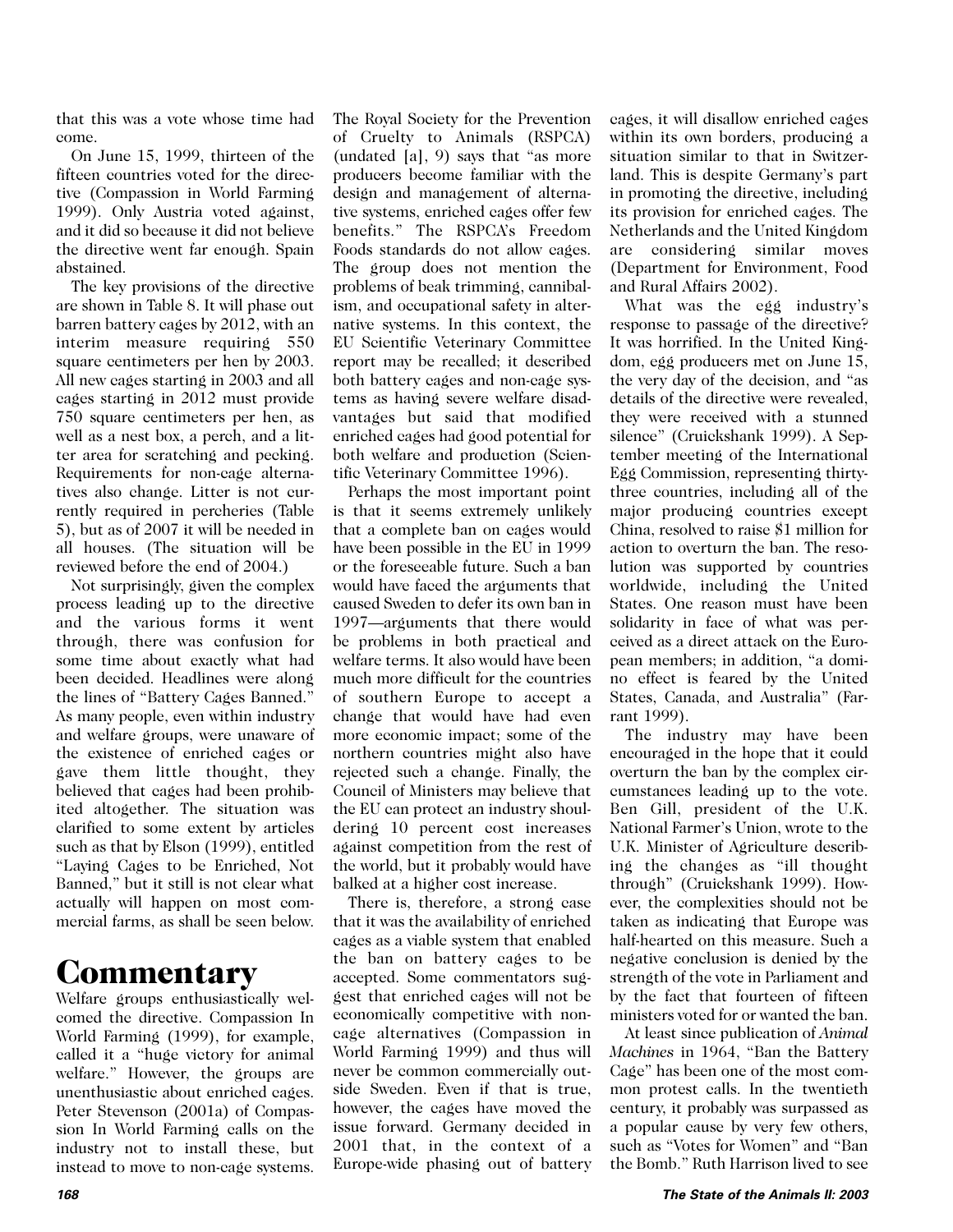#### **Table 8 Extracts from the EU 1999 Directive Laying Down Minimum Standards for the Protection of Laying Hens**

#### **Un-enriched (conventional) Cages**

From 1st January 2003 no new conventional cages may be brought into service and existing cages will have to provide 550 cm2 per bird and a claw shortener From 1st January 2012 conventional cages are prohibited

#### **Enriched Cages**

From 1st January 2002 enriched cages must provide:

- 750 cm<sup>2</sup> per bird, of which at least 600 cm<sup>2</sup> is at least 45 cm high
- A minimum total cage area of 2,000 cm<sup>2</sup>
- A nest
- Litter such that pecking and scratching are possible
- 15 cm perch per hen
- 12 cm of food trough per hen
- A claw shortener

#### **Alternative Systems**

From 1st January 2002 new non-cage systems must have:

- A maximum of 9 hens per m2 of usable area
- Litter occupying at least one third of the floor
- 15 cm perch per hen

From 1st January 2007 all non-cage systems must comply with these conditions

Source: Commission of the European Communities 1999c

#### **Review**

By 1st January 2005 "the Commission shall submit to the Council a report, drawn up on the basis of an opinion from the Scientific Veterinary Committee, on the various systems of rearing laying hens, and in particular on those covered by this Directive, taking account both of pathological, zootechnical, physiological, and ethological aspects of the various systems and of their health and environmental impact.

"That report shall also be drawn up on the basis of a study of the socio-economic implications of the various systems and their effects on the Community's economic partners.

"In addition, it shall be accompanied by appropriate proposals taking into account the conclusions of the report and the outcome of the World Trade Organisation negotiations."

the directive passed (and, characteristically, immediately started considering how it could be improved), but died in 2000. If full implementation of the directive is achieved by 2012, as planned, it will be forty-eight years after *Animal Machines* fired the indignation of the European public. Taking half a century to achieve just one of the changes called for in that book, and arguably only partially at that, is hardly rushing things.

# Immediate Developments

What happens next obviously will be affected by the timing and content of the EU Scientific Veterinary Committee's review and the subsequent Commission report (Table 8).

Installation of non-cage systems probably will increase slowly in the short term. Those who are ahead of the game will get premiums for their

egg sales for the next few years.

Various manufacturers are offering models of enriched cages, and research on design details is in progress. The U.K. Ministry of Agriculture, for example, commissioned research on cage height, group size, and space allowances with the intention of making the results available to the Scientific Veterinary Committee's review in 2003 or 2004. However, few enriched cages will be installed outside Sweden before the Commission report is out.

No doubt producers continued to install conventional cages right up to December 2002. Some used models that are convertible to enriched cages; for example, a model of this kind is sold by Big Dutchman, the largest European cage manufacturer. Others used standard models, taking the risk that they will be usable only until 2011 (J. Campbell, Glenrath Eggs, personal communication, March 15, 2001), or perhaps a while

longer if the directive's deadline is not strictly enforced.

The review will consider performance of different systems (including enriched cages in Sweden) and their "socio-economic implications," together with "the outcome of the World Trade Organization negotiations" (Table 8). So the latter must be considered next.

### World Trade **Organization** Rules

Negotiations are under way to extend the rules for free trade established by the World Trade Organization (WTO) to agricultural products, preventing individual countries and trade zones such as the EU from limiting imports, subsidizing exports, or applying any other process that favors domestic versus foreign producers. The EU pro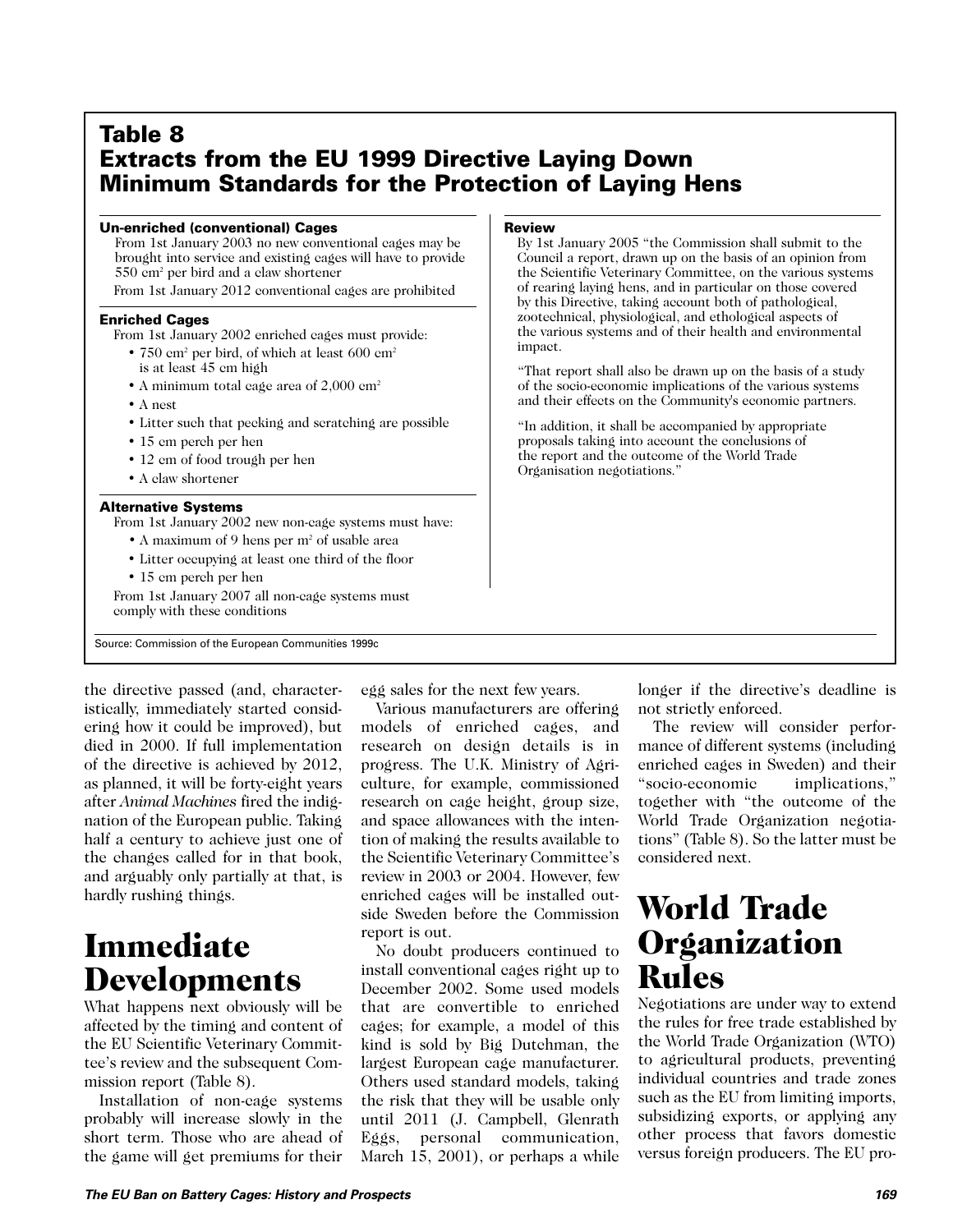poses that animal welfare be taken into account in trade, by allowing labelling; agreements between trading partners that safeguard welfare; or payment of subsidies to producers who maintain high welfare (European Communities 2000). This will meet resistance from other countries, including the United States. However, it is possible that welfare can be taken into account even under existing WTO rules. Article XX of the WTO's General Agreement on Tariffs and Trade says (Stevenson 2001b, 13):

Nothing in this agreement shall be construed to prevent the adoption or enforcement by any contracting party of measures:

- a) necessary to protect public morals,
- b) necessary to protect human, animal or plant health.

The possibility of using this article to justify measures within the EU to protect animal welfare has not yet been fully explored. This possibility is strengthened by the fact that the United States recently used similar arguments to justify a ban on trade of dog and cat fur (United States Congress 2000). The act's preamble states (Stevenson 2001b) that:

The trade of dog and cat fur products is ethically and aesthetically abhorrent to U.S. citizens;

[The] ban is also consistent with provisions of international agreements to which the United States is a party that expressly allow for measures designed to protect the health and welfare of animals: [U.S. consumers have a right to]

ensure that they are not unwitting participants in this gruesome trade.

Thus the United States cannot consistently argue against attempts by the EU to prevent import of battery eggs, on the grounds that banning of batteries in Europe is a matter of public morality and protection of animal health.

Perhaps some countries will suggest that such attempts by the EU to prevent import of battery eggs are protectionist rather than concerned with

welfare. However, under no possible construction could it be argued that the ban on use of batteries within Europe—with all its fantastical history—is itself motivated by protectionism. One additional piece of evidence against such an interpretation is that any tightening of legislation on housing of laying hens always has been resisted by the industry (cf Jorêt 1998). Examples in the United Kingdom and Sweden have been mentioned above, and the horror provoked in egg producers by the 1999 directive has been described. Clearly, egg producers did not regard the legislation as a potential defense against imports from the rest of the world. Nevertheless, not unexpectedly they did ask for protection; indeed, they believe that the Commission and the agriculture ministers have promised it (Farrant 1999). In fact, most reports, from varied sources, recommending tighter legislation on housing of laying hens in Europe have recommended such protection (House of Commons 1981; Scientific Veterinary Committee 1996; Farm Animal Welfare Council 1997; Royal Society for the Prevention of Cruelty to Animals undated [b]). Still this cannot be described as protectionism. Certainly protection of European egg producers is envisaged, but on the two grounds of fairness and animal protection. It would be unfair to require producers to adopt more costly, humane systems and then suffer competition from cheaper, inhumane imports. And this would not protect animals if sales of eggs from cages outside Europe displace egg production from more humane systems in Europe; the common phrase is that "we would be exporting our welfare problems." Clearly, if the main effect of the directive is a great reduction in European egg production and substitution by battery egg production elsewhere in the world, it will have failed in its intentions. The Scientific Veterinary Committee suggested that "high standards of laying hen welfare can only be implemented and sustained if the EU market is protected against imports of eggs from third

countries with lower standards" (Scientific Veterinary Committee 1996, 111).

If the EU succeeds in restricting import of battery eggs, or in other measures such as being allowed to label eggs from different systems or subsidize farmers required to renounce batteries, the Commission surely will recommend few, if any, changes to the directive. In that case, changes to existing battery cage systems will accelerate in 2010 or so. Indications are that most producers will choose to use enriched cages rather than other alternatives, particularly in the colder northern countries.

However, success for the EU in the WTO negotiations is not assured.

### Prospects Under Free Trade

What will the socio-economic implications be if such protection cannot be achieved? Could the directive still be implemented? Yes, it could. The chance of a great reduction in European egg production is small. The suggestion of the Scientific Veterinary Committee (1996), just quoted, probably is an overstatement. So is the following statement by Jorêt (1998) in responding for the U.K. egg industry to proposals for the directive: "There is no point in legislating our own industry out of existence only to turn round and import that product from those very same systems, but operated to much lower standards than were in use at home." The phrase, "legislating our own industry out of existence," is an exaggeration. For years, as mentioned, Denmark has had more stringent legislation on cages than the rest of Europe. Its egg industry survives, albeit perhaps smaller than it might otherwise have been. If this applies to trade within Europe, it applies even more to the threat of longer-distance imports to European countries from outside Europe, at least with regard to whole eggs (which the industry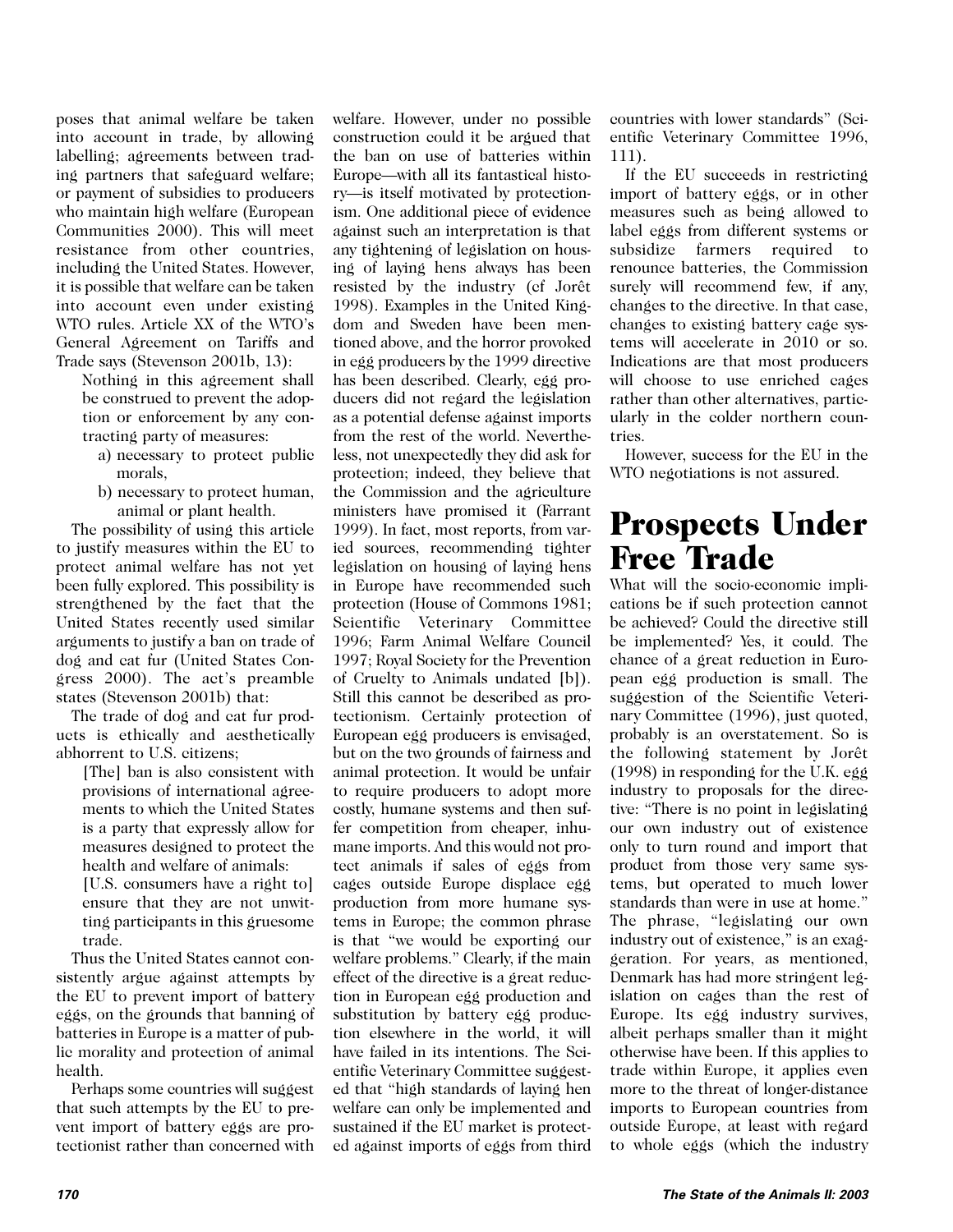calls "shell eggs"). The industry acknowledges this. Mary Ann Sörensen of the Federation of Swedish Egg Farmers considers that the importance of freshness in shell eggs should enable countries to retain this market for local production (Farrant 1999). Similarly, Mike Ring, director general of the International Egg Commission, says that "the EU shell egg market will be largely protected by the freshness needs of that market" (Farrant 1999).

There is a possibility, though, that imports of processed eggs, which make up 25 percent of European egg production, would rise. In fact, as these would be from battery cages, the result would be to continue a trend that already is present. References to people's willingness to buy non-cage eggs apply mainly to fresh eggs; few people consider where the eggs come from in processed food. If other countries increase exports of processed eggs to Europe, it is likely that European egg production would shrink under the proposed changes, but it would not disappear.

Precisely how the European Commission, Parliament, and Council would act in response to such a likelihood is hard to predict, but it is difficult to believe that they would backtrack completely and rescind the ban on battery cages. Given the manifold circumstances leading to the ban, such a move would be seen as a betrayal and would lead to a huge outcry. It seems more likely that, if anything, compromise proposals would be made, lengthening the phase-out period for batteries, for example, or reducing the space requirements in other systems. One additional argument for Europe "putting its own house in order" in this matter, despite world-wide pressures, is that there is reason to believe that the rest of the world will eventually follow. Canada, Australia, and New Zealand—and McDonalds and other chain restaurants in the United States—already have moved toward matching European space allowances in battery cages. The egg industry also believes that the European battery ban may in due course lead to a "domino effect" in the United States, Canada, and Australia (Farrant 1999).

If Europe cannot protect its egg producers under WTO rules, there will be considerable discussion and lobbying. One additional complicating factor is the potential accession of up to twelve new countries as EU members; these countries are likely to argue that they need more time for implementation than those with a head start. Nevertheless, it is almost certain that there will be major changes to the housing of many or most laying hens in Europe in 2010 and 2011.

### Long-term **Prospects**

Obviously, longer-term prospects depend on many factors, including the WTO negotiations, but one point needs to be made. It has been emphasized that non-cage systems have two major, alternative welfare problems: cannibalism, and the beak trimming required to prevent it. If strains of birds can be developed that do not show cannibalism, then eventually cages probably will be phased out altogether. Such genetic selection is possible (Muir 1996). However, it is not in the economic interests of the poultry breeders, for two reasons: adding any such criterion would reduce breeders' ability to breed for other, more profitable characteristics, and success would favor the move from cages to other systems, which the industry sees as unfavorable. Thus one of the most important requirements for long-term improvement of laying hen welfare is legislation requiring such selection against cannibalism. If that legislation is passed, enriched cages will perhaps have been a medium-term development, although certainly one that facilitated further change. However, non-cage systems do have other problems that remain to be solved, such as parasite infestation and poor working conditions for operatives.

# **Implications** for the United **States**

What are the lessons from such a labyrinthine history for a single country such as the United States?

1. Don't expect too much too soon. The First (and so far only) North American Symposium on Poultry Welfare was held in 1995 (in Edmonton, Canada)—compared with the European Symposia that effectively started in 1977—and related changes of attitude still have not gathered pace.

2. Change is possible. One of the most important agents for that change is public opinion. Politicians in every European country and related institution comment that they receive more letters on animal welfare than on any other subject, and that this influences and strengthens them in countering industrial muscle. American politicians make similar comments. Furthermore, it seems that expectations of American citizens are being affected by developments in Europe. Differences between the American political system and that in Europe probably will mean, however, that even more public pressure will be needed to effect similar change in the United States.

3. The United States is a single country, but as a union of semiautonomous states it has much in common with the EU. Individual European countries were successful acting alone, and these actions finally led to communal action. Similarly, single American states could take the lead, and persuade others to follow, on hen housing as on hog factories.

4. In fact, most of the above history shows that piecemeal change is worthwhile in itself, and finally leads to wholesale change. This obviously applies to labelling. Much of the dis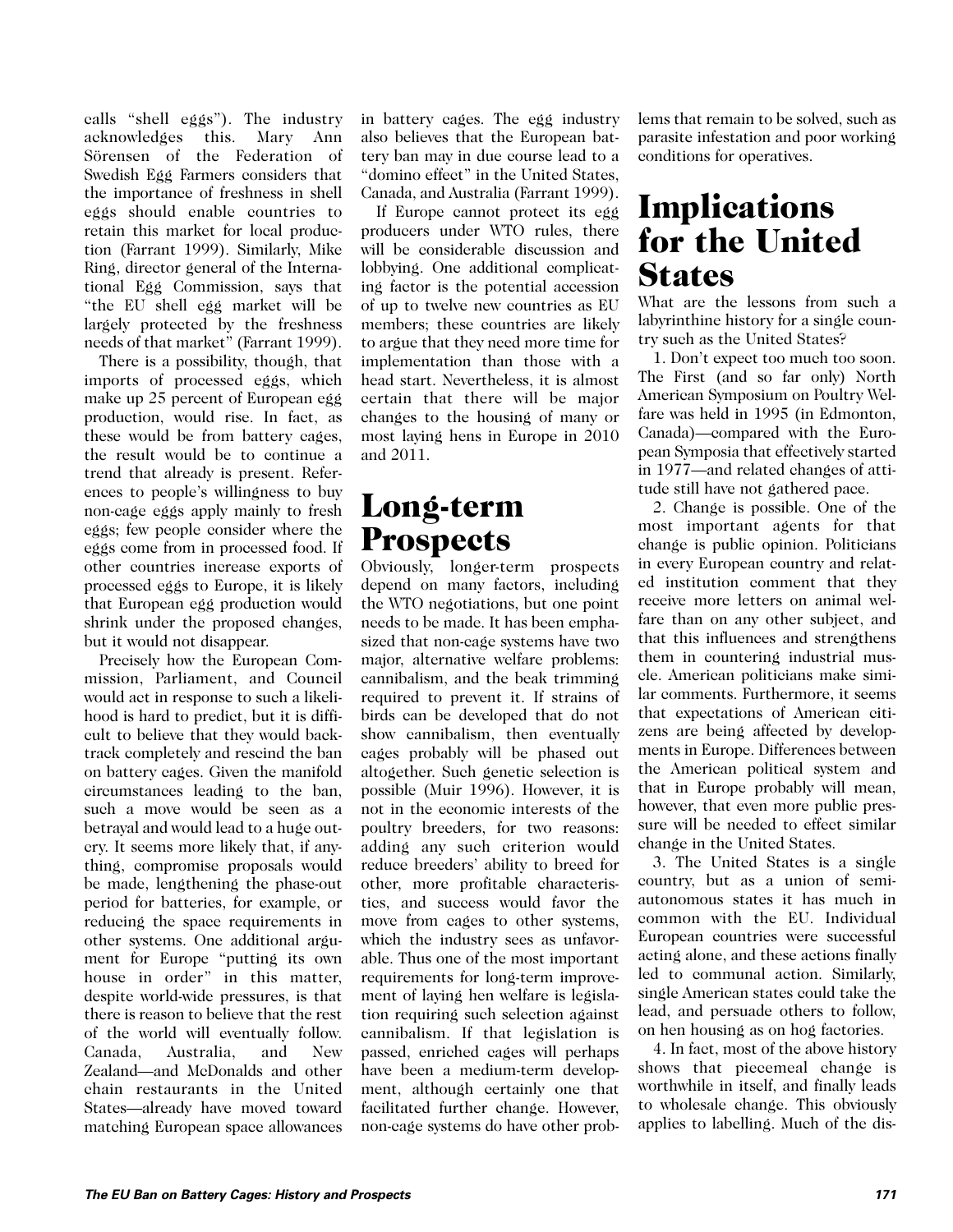cussion about labelling refers to giving consumers a choice. In regard to welfare, choice is not actually what is desired; it is desirable to improve the welfare of all hens, not just a small, labelled proportion of them. Yet the fact that some people buy Free Range eggs—and Freedom Foods demonstrates that a significant proportion will "put their money where their mouth is"—has led the way for more widespread change. Labelling schemes in the United States—such as the Farm Free label of the American Humane Association—could receive much more emphasis, to useful effect.

5. Similarly, the initiative by McDonalds in 2000 to require its egg suppliers to increase their cage size parallels the actions by some European supermarkets and has influenced other commercial companies to make similar moves. It is possible that nongovernmental action to influence market structure is a more promising route than regulation in the United States (Thompson 2001).

6. The EU ban on battery cages is the cumulative result (and even now only a partial result) of activity on many different fronts. Some of these have not even been discussed in this account, such as the pressure on the EU to agree—which it finally did (Commission of the European Communities 1997)—that animals are "sentient beings," not just products. Any campaign in the United States must be similarly multifaceted, bringing pressure to bear on all relevant groups, including producers, retailers, consumers, legislators, and the media.

#### **Note**

Another version of this article is cited as Appleby 2003.

# Literature Cited

- Aguirre y Mendes, A. 1999. Portugal—Press campaign and political lobbying. *Agscene* 135: 9.
- Abrahamsson, P., R. Tauson, and M.C. Appleby. 1995. Performance of four hybrids of laying hens in modified and conventional cages. *Acta Agriculturae Scandinavica* 45: 286– 296.
- Appleby, M.C. 1983. Nest-site selection by domestic hens. *CEC Farm Animal Welfare Programme Evaluation Report, 1979–1983*: 34–38.
- ———. 1993. Should cages for laying hens be banned or modified? *Animal Welfare* 2: 67–80.
- ———. 1998. The Edinburgh Modified Cage: Effects of group size and space allowance on brown laying hens. *Journal of Applied Poultry Research* 7: 152–161.
- ———. 2003. The European Union ban on conventional laying cages: History and prospects. *Journal of Applied Animal Welfare Science* 6 (2): 103–121.
- Appleby, M.C., G.S. Hogarth, J.A. Anderson, B.O. Hughes, and C.T. Whittemore. 1988. Performance of a deep litter system for egg production. *British Poultry Science* 29: 735–751.
- Appleby, M.C., B.O. Hughes, and H.A. Elson. 1992. *Poultry production systems: Behaviour, management and welfare*. Wallingford, England: CAB International.
- Appleby, M.C., A.W. Walker, C.J. Nicol, A.C. Lindberg, R. Freire, B.O. Hughes, and H.A. Elson. 2002. Development of furnished cages for laying hens. *British Poultry Science* 43.
- Brambell, R. 1965. *Command Paper 2836*. London: Her Majesty's Stationery Office.
- Commission of the European Communities (CEC). 1985. Amendment 1943/85 to Regulation 95/69, also amended by 927/69 and 2502171. *Official Journal of the European Communities* (July 13).

———. 1986. Council Directive

86/113/EEC: Welfare of battery hens. *Official Journal of the European Communities* (L 95) 29: 45–49.

———. 1992. *European Communities draft recommendations No. VI/2327/92*. Brussels: CEC.

———. 1997 *Protocol on the welfare and protection of animals*. Brussels: CEC.

———. 1998. *Proposal for a Council Directive laying down minimum standards for the protection of laying hens kept in various systems of rearing*. Brussels: CEC.

- ———. 1999a. *Proposal for a Council Directive laying down minimum standards for the protection of laying hens [Amendment from the German Presidency]*. Brussels: CEC.
- 1999b. Press release. *http://ue.eu.int/newsroom/main.cf m?LANG=1*.
- ———. 1999c. Council Directive 1999/74/EC laying down minimum standards for the protection of laying hens. *Official Journal of the European Communities* August 3, L 203: 53–57.
- Compassion in World Farming (CIWF). 1999. Europe agrees ban on battery cages: Huge victory for animal welfare. *Agscene* 135: 10.
- Council of Europe. 1976. *Convention on the Protection of Animals Kept for Farming Purposes. http://conventions.coe.int/Treaty/EN/Treaties*.
- Council of the European Union. 2003. Qualified majority. *http: //ue.eu.int/en/Info*.
- Cruickshank, G. 1999. Egg producers call for unity to fight cage ban. *Poultry World* (August): 1–3.
- Dawkins, M.S., and S. Hardie. 1989. Space needs of laying hens. *British Poultry Science* 30: 413–416.
- Department for Environment, Food and Rural Affairs. 2002. Consultation on a possible ban on the use of enriched cages for laying hens in England. *http://www.defra.gov.uk/ corporate/consult/enrichedcages/ letter.htm*.
- de Wit, W. 1992. The welfare of laying hens kept under various housing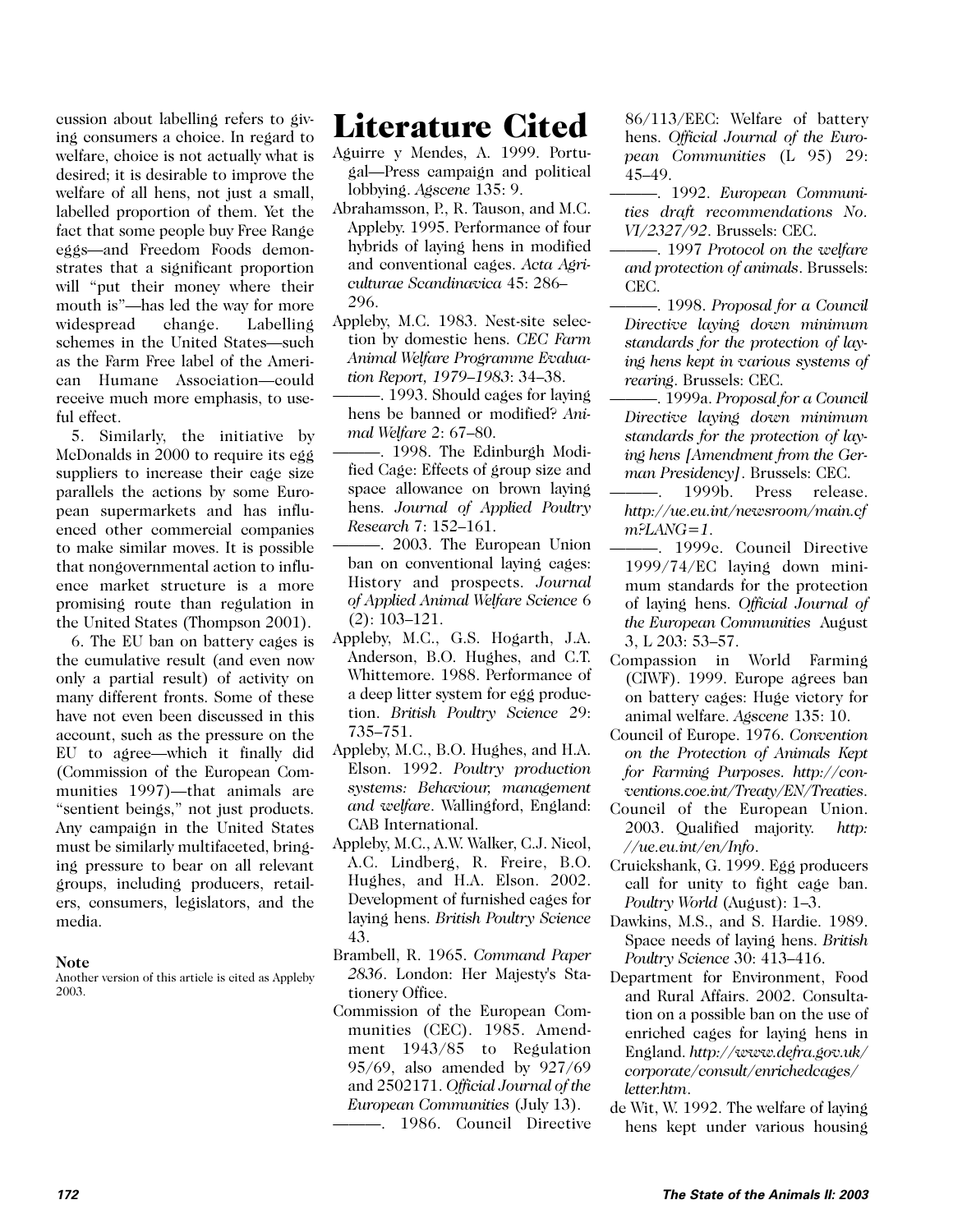systems: Report to the EC. *Proceedings, World's Poultry Congress*, Amsterdam: 320–323.

- Ehlhardt, D.A., and C.L.M. Koolstra. 1984. Multi-tier system for housing laying hens. *Pluimveehouderij (*December 21): 44–47.
- Elson, H.A. 1981. Modified cages for layers. In *Alternatives to intensive husbandry systems*, 47–50. Potters Bar, England: Universities Federation for Animal Welfare.
- ———. 1985. The economics of poultry welfare. In *Proceedings, Second European Symposium on Poultry Welfare*, ed. R.M. Wegner, 244–253. Celle, Germany: World's Poultry Science Association.
- ———. 1999. Laying cages to be enriched, not banned. *Poultry World* (August): 16.
- European Communities. 2000. *European Communities proposal: Animal welfare and trade in agriculture*. WTO Committee on Agriculture, Special Session, Paper G/AG/NG/W/19: *www.wto.org*, Trade Topics, Agriculture, Negotiations.
- Farm Animal Welfare Council (FAWC). 1986. *An assessment of egg production systems*. Tolworth, England: FAWC.
- ———. 1991. *Report on the welfare of laying hens in colony systems.* Tolworth, England: FAWC.
- ———. 1997. *Report on the welfare of laying hens.* Tolworth, England: FAWC.
- Farrant, J. 1999. IEC's world action to keep cages. *Poultry World* (November): 1–4.
- Fredell, R. 1994. Welcoming remarks. In *Future egg production in Sweden: Prospects for alternatives to conventional cage keeping of laying hens in a larger scale in Sweden*, ed. M.A. Sörensen, 1. Kunsängen, Sweden: Kronägg.
- Fröhlich, E.K.F., and H. Oester. 2001. From battery cages to aviaries: 20 years of Swiss experience. In *Proceedings, 6th European Symposium on Poultry Welfare*, ed. H. Oester and C. Wyss, 51–59, Zollikofen,

Switzerland: World's Poultry Science Association.

- Gibson, S.W., P. Dun, and B.O. Hughes. 1988. The performance and behaviour of laying fowls in a covered strawyard system. *Research and Development in Agriculture* 5: 153–163.
- Harrison, R. 1964. *Animal machines.* London: Stuart.
- House of Commons. 1981. *First report from the Agriculture Committee, Session 1980–81: Animal welfare in poultry, pig and veal calf production*. London: Her Majesty's Stationery Office.
- Jorêt, A.D. 1998. Walking the animal welfare tight-rope—An egg industry view. In *Farm animal welfare: Who writes the rules? Programme & summaries,* ed. British Society for Animal Science, 2. Edinburgh: British Society for Animal Science.
- Keeling, L.J., B.O. Hughes, and P. Dun. 1988. Performance of free range laying hens in a Polythene house and their behaviour on range. *Farm Buildings Progress* 94: 21–28.
- Ludvigsen, J.B., J. Empel, F. Kovacs, M. Manfredini, J. Unshelm, and M. Viso. 1982. Animal health and welfare. *Livestock production science* 9: 65–87.
- Ministry of Agriculture, Fisheries and Food (MAFF). 1969. *Codes of recommendations for the welfare of livestock: Domestic fowls*. London: MAFF Publications Office.
- ———. 1987. *Codes of recommendations for the welfare of livestock: Domestic fowls*. London: MAFF Publications Office.
- Matter, F., and H. Oester. 1989. Hygiene and welfare implications of alternative husbandry systems for laying hens. In *Proceedings, Third European Symposium on Poultry Welfare*, ed. J.M. Faure, and A.D. Mills, 201–212. Tours, France: World's Poultry Science Association.
- Muir, W.M. 1996. Group selection for adaptation to multi-hen cages: Selection program and direct

responses. *Poultry Science* 75: 447–458.

- Nørgaard-Nielsen, G. 1986. *Behaviour, health and production of egglaying hens in the Hans Kier system compared to hens on litter and in battery cages*. Rapport til Hans Kier Fond, Forseningen tel Dyrenes Beskyttelsei Danmark, 1–198.
- Royal Society for Prevention of Cruelty to Animals (RSPCA). Undated (a). *Home to roost: The future for laying hens*. Horsham, England: RSPCA.
- ———. Undated (b). *Conflict or concord? Animal welfare and the World Trade Organization*. Horsham, England: RSPCA.
- Sansolini, A. 1999a. Europe in brief. *Agscene* 134: 13.
- ———. 1999b. Italian turning point. *Agscene* 135: 7.
- Scientific Veterinary Committee (Animal Welfare Section). 1996. *Report on the welfare of laying hens*. Commission of the European Communities Directorate-General for Agriculture VI/B/II.2.
- Sörensen, M.A. 1994. Economical and political considerations of keeping laying hens in Europe and in the EU: The Swedish case. In *Future egg production in Sweden: Prospects for alternatives to conventional cage keeping of laying hens in a larger scale in Sweden*, ed. M.A. Sörensen, 85–96. Kunsängen, Sweden: Kronägg.
- Stevenson, P. 2001a. An ethical approach to farm animal husbandry. In *Proceedings, Ethics and Animal Welfare 2001: Relationships between Humans and Animals*. Conference, Stockholm, May. (Comment cited is not in the printed abstract.)
- ———. 2001b. *The WTO rules: Their adverse impact on animal welfare*. Petersfield, England: Compassion in World Farming Trust.
- Tauson, R. 1985. Mortality in laying hens caused by differences in cage design. *Acta Agriculturae Scandinavica* 35: 165–174.
- ———. 1986. Avoiding excessive